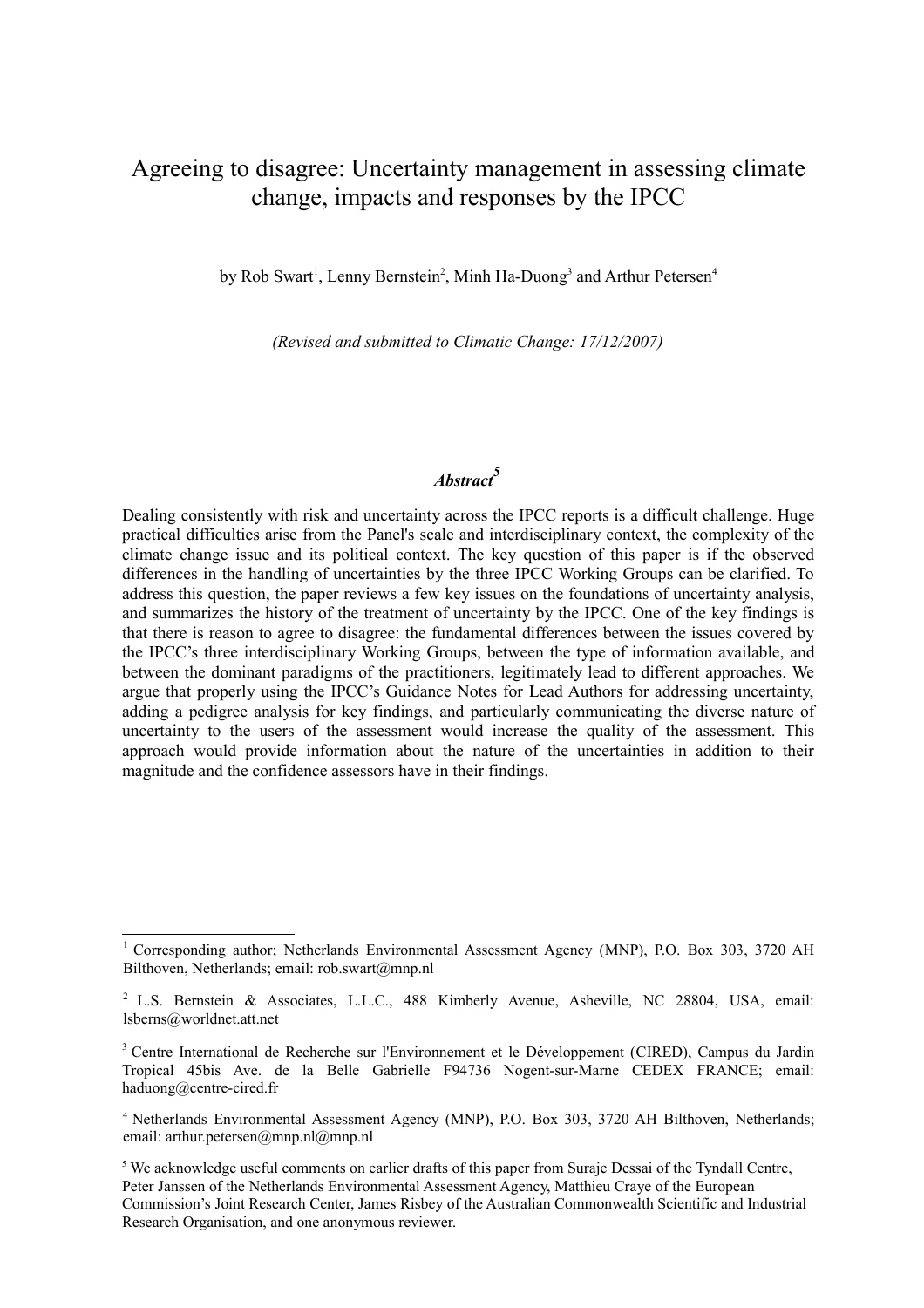# **1. Introduction**

Since its inception, the Intergovernmental Panel on Climate Change (IPCC) has given increasing attention to the management and reporting of uncertainties. Since the start of the IPCC, the author teams of the different Working Groups (WGs) have differed in terms of the level of attention paid to, and methods applied for, assessing uncertainty. Most visibly attention has been given to the communication of uncertainties by the natural scientists in the areas of climate science and impacts, and to a lesser extent, or at least very differently, by social scientists in the assessment of vulnerability, sources of greenhouse gas emissions, and adaptation and mitigation options. For the Third and Fourth Assessment Reports (TAR and AR4), an effort was made to enhance consistency in the treatment of uncertainties by the various WGs by developing guidance papers prepared for all WGs at the beginning of the writing process. This led to fairly consistent treatment of uncertainties within but not across WGs, neither in the TAR, nor in the AR4. WG I focused on uncertainties in climatic processes and probabilities and WG II on risks and confidence levels. During the TAR process, these guidelines were hardly used by the authors of WG III (primarily economists and other social scientists), who continued to address uncertainties less systematically and in a different fashion. During the AR4, they adopted a common qualitative approach. The issues covered by the social scientists have a different nature from those covered by the natural scientists, adding uncertainties related to human choice to the lack of scientific understanding of the systems which determine climatic changes and associated impacts. What are the reasons for these different approaches? Are they legitimate? What are the implications for future assessments? These are the key questions addressed in this paper.

Processes within the scientific community and interactions with the external world of policy makers and other stakeholders are critical for the robustness of findings (e.g., Craye et al., 2005). Hence, frameworks other than the IPCC may lead to different results. However, in this paper, we take the position and procedures of the IPCC as an intermediary between science and policy as a given, and do not discuss alternative ways of communicating scientific climate change research and associated uncertainties, ways that may or may not be more effective. Still, within the limits of the IPCC, even if its procedures are fixed in negotiated documents, there may be opportunities for adapting procedures to improve uncertainty communication.

This paper is based in two qualitative methods: the authors' observations as IPCC participants (taken together, their experiences cover all four assessments), and IPCC document analysis. It discusses typologies of uncertainties relevant to climate change in general and mitigation in particular (Section 2), the history of the treatment of uncertainties by the IPCC (Section 3), the challenges of addressing uncertainties from diverse perspectives, taking costs and potentials of mitigation options as a case study (Section 4), and finally it proposes how improvements can be made in future IPCC reports, focusing on WG III, the WG to which the first three authors of this paper contributed during the AR4 (Section 5).

# **2. Typologies of uncertainties relevant to climate change**

Dealing consistently with risk and uncertainty across the IPCC reports is a difficult challenge. Huge practical difficulties arise from the Panel's scale alone: any coordination in a very heterogeneous community is difficult, especially when there is no single authoritative management point of view, but thousands of scientists contributing on a voluntary basis from all parts of the world. Moreover, climate change assessments are written in a very interdisciplinary context by climatologists, engineers, ecologists, economists, political scientists and other experts. These difficulties of scale and interdisciplinarity are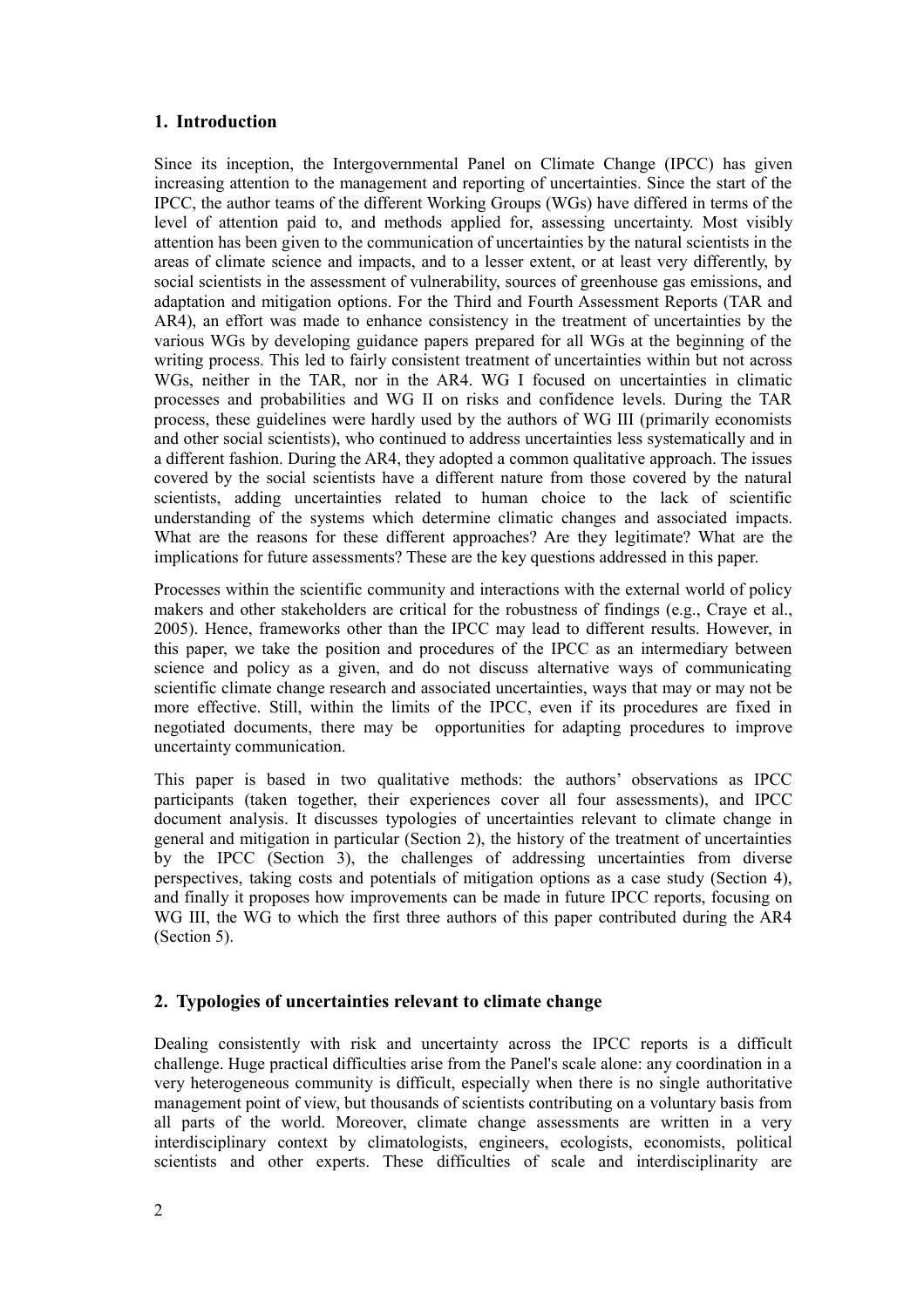compounded by the complexity of the climate issue and the link of the IPCC process to the political negotiations. These technical and philosophical problems are not completely new. Indeed researchers of all kinds have thought about the nature of knowledge and ignorance for centuries. Reviewing a few key issues on the foundations of uncertainty analysis sets the context for this paper by identifying more precisely the difficulties facing the IPCC.

#### *Towards a common goal: to improve the assessment and communication of uncertainties*

What should be the IPCC goal in elaborating common guidelines on uncertainties for its future reports, and how much convergence should be aimed for? In our view, the primary goal of guidance to authors is to encourage them to acknowledge the importance of uncertainties and describe their full range and the multiplicity of views in a transparent fashion. In order to reach this goal, guidance should (a) establish a vocabulary to describe levels of confidence or of probability consistent across all WGs and from one report to the next; (b) educate the writing teams with the basic elements of the science (or art) of uncertainty communication; (c) establish the view that different approaches to scientific knowledge and uncertainty are legitimate, and (d) enable the authors to help the readers of the assessment understand not only how large uncertainties are and how confident the assessors are about their findings, but also the nature and origin of the uncertainties.

Additionally, recommendations to the writing teams should be based on the state of the art in the scientific understanding of risk and uncertainty communication. They should fit well with the models of risk, uncertainty, rationality and decision making used by the researchers. At the same time, they should be convenient to follow by IPCC authors. They should lead to effective communication of the risk and uncertainty aspects of the assessment to the intended audience. Such a set of guidelines can be valuable well beyond the IPCC community, to other international academic bodies concerned with risks and uncertainties. For example, the authors of the Millennium Ecosystem Assessment (e.g., MA, 2005) used – with mixed success – the earlier experience from the IPCC Third Assessment, adapting the "likelihood" scale of WG I and the qualitative scale from the IPCC Third Assessment Report (TAR) Guidance (see below). A similar IPCC-derived approach was used by the Arctic Climate Impact Assessment (ACIA, 2004).

### *Recognizing philosophical controversies, and agreeing to disagree*

Uncertainties can have different "locations" (that is, where in the assessment the uncertainties arise, e.g., in the context, input data, model/methodology, or selection of output variables), different "levels" (statistical uncertainty, scenario uncertainty and recognized ignorance), a different nature (epistemic, variability), a different qualification of the knowledge base (from weak to strong), and they involve value-ladenness of choices (Table 1, see also Walker et al., 2003; Janssen et al., 2005; Petersen, 2006). First, they depend on the context of the assessment and the ecological, technological, economic, social and political questions that the assessment addresses: how do we define the problem, and which choices do we make in this definition? Second, uncertainties arise at the level of observations (measurements for natural phenomena and some socio-economic statistics, possibly survey data for other socio-economic, political and cultural issues) and how the data from observations are turned into indicators used in the assessment (e.g. by combinations of variables, statistical methods). Third, various types of uncertainties arise when models are used, such as choices of parameters and model relationships, soft- and hardware implementation of those relationships, and the selection of input data. Fourth, uncertainties are introduced when outputs are processed, e.g. through the formulation of statements and key findings, and by constructing indicators to communicate these findings.

Expert judgment is generally used in all steps of an assessment. For example, Kloprogge et al. (2005) conducted a workshop-supported analysis of two indicators from the  $5<sup>th</sup>$  Dutch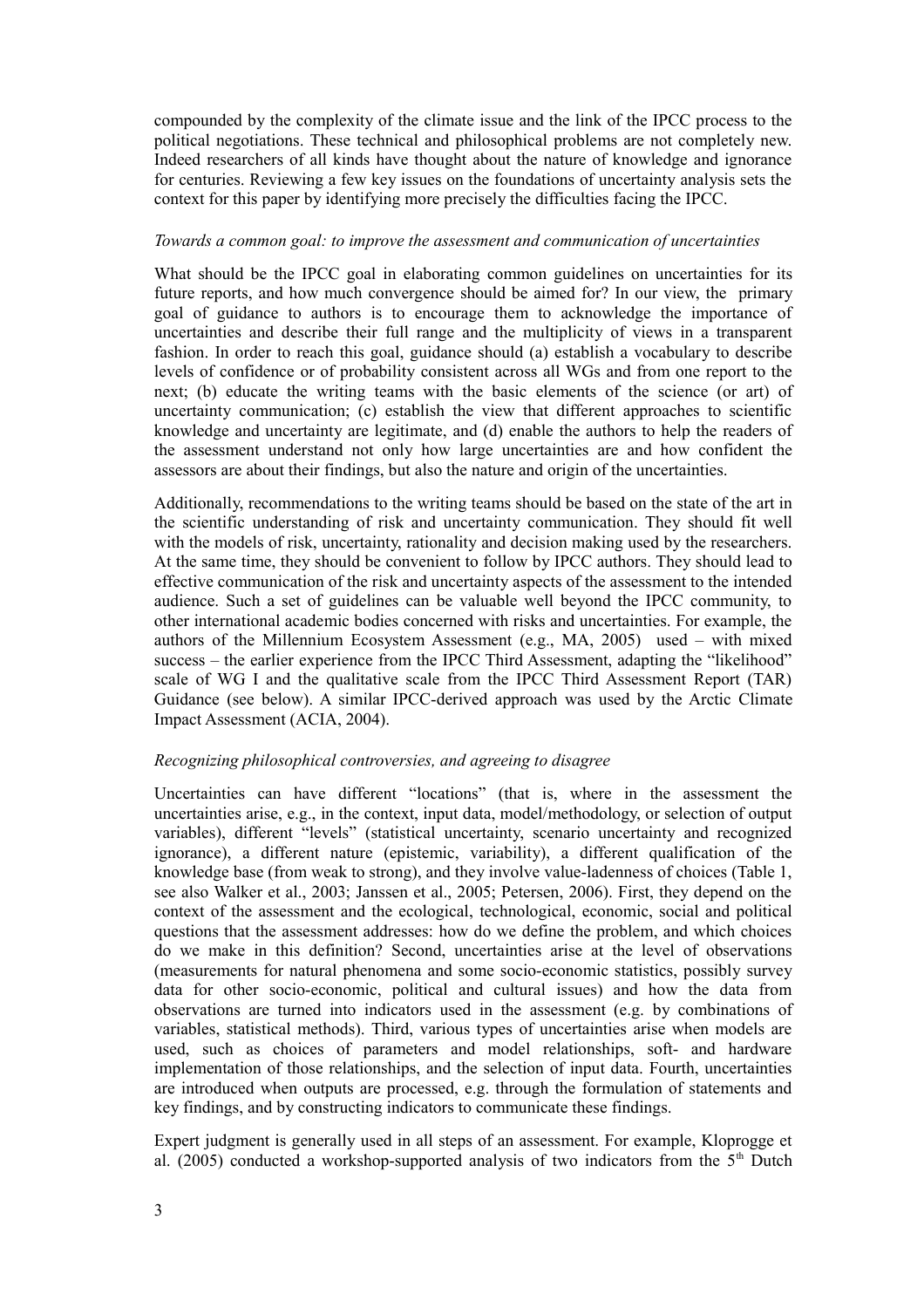Environmental Outlook, the projected change in the length of the growing season as a result of climate change, and deaths and hospital admittances due to ozone exposure. For the first indicator, 7 discrete steps in the assessment process were identified, involving 19 explicit or implicit assumptions. For the second indicator, 5 steps and 18 assumptions were identified. These assumptions were mapped and prioritized, their value-ladenness was analyzed, and communication of the prioritized assumptions and their value-ladenness was discussed. This was a major effort for only two indicators at the national level. Doing the same thing for the much larger number of indicators reported in IPCC assessments by author teams would be next to impossible. In some cases, authors can rely on uncertainty analyses reported in the peer reviewed literature that forms the basis for the assessment, but in many cases, they have to judge the uncertainties without that information.

Experts can relatively easily agree on the different locations of uncertainty in assessments. But they are divided on how to further characterize this uncertainty. More than a century of philosophical discussion on uncertainty has shown that there are divisions which cannot be resolved. For the sake of simplicity, we address three of the most fundamental differences between uncertainty approaches, namely those between the objective and the subjective views of uncertainty, and those between precise, probabilistic risk and imprecise uncertainty, and those between uncertainties in natural systems and human choice. We reduce the uncertainty problem to these dimensions only to explore the key questions of this paper about the rationale and legitimacy of the differences between the different IPCC Working Groups, and do not exclude that other dimensions could also be considered.

The division between the objective and the subjective views of probabilities is the oldest. Objective views of probabilities include the classical approach (probability is the proportion of favorable cases over total cases), the frequentist approach (probability is the limit of frequency in the long run (von Mises, 1957)), and the propensity approach (probability is a physical tendency (Popper, 1959)). These views are objective in that probability is seen to be an intrinsic property of the system being studied. This is opposed to the Bayesian point of view, in which probabilities refer to degrees of belief (de Finetti, 1937; Savage, 1954), and which mostly reflects a subjective perspective.

Then there is the difference between situations where information can legitimately be represented using precise probabilities, and situations where the information is too imprecise to use a probability distribution. Knight (1921) called this the difference between situations of risk and situations of uncertainty, but the vocabulary is not standardized in the literature. There is a standard definition of risk as the combination of the probability of an event and its consequences (ISO, 2002), which is consistent with, but more general than, the simple "product of probability times loss." As for uncertainty, it may be simpler to define it negatively, that is all other forms of ignorance about a system for which we don't have well founded prec[i](#page-26-0)se probabilities<sup>i</sup>. This does not mean that all kinds uncertainty are out of reach of rigorous formal analysis, see for example the imprecise probabilities approaches in Walley (1991) or Ellsberg (1967).

The third dimension is the difference between uncertainty in causal systems and uncertainty in intentional systems. In the former, the past determines the future. In the later, the arrow of time can be reversed: long term goals can influence the present. Causality is recognized as a fundamental principle of all natural sciences, and accordingly most models of natural systems are resolved with recursive simulation, computing the state at t+1 from the state at date t. This is generally not the case with models of systems involving human choices, which are intentional. Even though causal descriptions are often used in analyzing social systems (see, e.g., demographic models), the social scientist is often confronted with the intentionality of his/her objects of study – which adds a fundamentally different layer of deep uncertainty to studies of the long-term future of societal systems. The presence of intentionality also makes that in large parts of social science, Laplace's principle of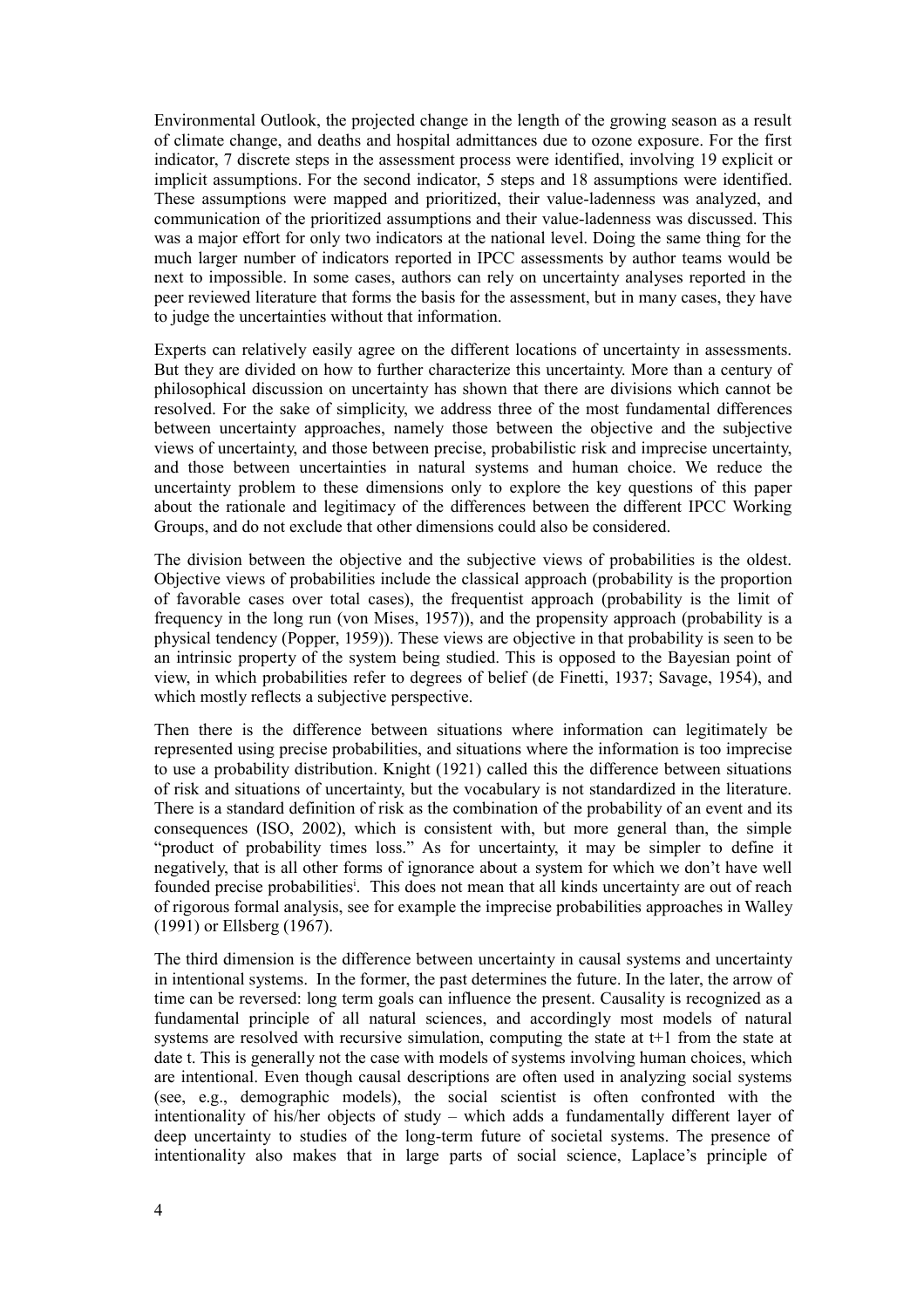indifference (all outcomes are equally probable) is replaced by a principle of optimization: assume that agents in the system will choose what they think is best rather than acting randomly.

Both objective and subjective sources of information can be precise or imprecise. Imprecision occurs in the frequentist setting when the sample size is small, and in the subjective setting when experts are deeply uncertain and cannot give precise probabilities, and hence cannot quantify risk. In climate change assessment, information about the unknown future is important, notably because of the role of human choice captured by the causal/intentionality dimension above. From a policy point of view it can be important to distinguish between the uncertainties related to lack of knowledge about the way biogeochemical and socio-economic systems function and those related to the understanding of the role of human choice*[ii](#page-26-1)* .

Critically for an interdisciplinary panel, traditional experimental sciences methods have predominantly relied on the objective and precise approach to information, while social sciences methods have tended to use more subjective (e.g. most Bayesian methods) and imprecise approaches. Experimental sciences seek to determine precise objective frequencies based on a large body of observations, and experiments are (at least assumed) reproducible. Social sciences rarely have replicated controlled experiments or even complete observations, and often the most adequate description of knowledge available is narrative. This leads to imprecise theories, which are also subjective in that they are based on actions of humans observed by other humans.

Saying that experimental sciences tend to take a 'hard' (precise, objective and causal) approach of knowledge, while social sciences tend to be on the 'soft' (imprecise, subjective, intentional) side is of course only a general tendency. When there are missing data or a small number of observations, experimental results also can be very imprecise. In the natural science of climate, which is largely an observational science, imprecisions reign, since some critical data are scarce and experimentation with the climate system is impossible (see, e.g., Petersen 2000). Many "observation" data are in fact the result of data reanalysis. On the other hand, there are social objects such as financial markets, which lend themselves well to an objective (frequentist) approach. There is an emerging array of disciplines blurring the distinction between hard and soft sciences, such as behavioral- or experimental- or neuroeconomics. Nevertheless, some debates on uncertainty within IPCC circles (for example on the question of future emission levels as a function of socio-economic scenario and resulting climate change) can be seen as discussions between the imprecise-subjective and the preciseobjective positions.

What are the challenges in dealing with the varying dominance of the objective-subjective, the precise-imprecise, and the causal-intentional dimensions in an interdisciplinary panel? Demanding unanimity and constraining diverse authors to one perspective would be detrimental to the guidance's primary goal, which is to encourage them to describe the variety of uncertainties appropriately. A normative vocabulary meaningful only for one philosophical position is likely not to be used by everybody<sup>ii'</sup>. The challenge is to disentangle the various dimensions. This brings us to the question: taking the different dimensions into account, how has the IPCC developed its treatment of uncertainties over time?

# **3. History of treating uncertainties by the IPCC**

### *IPCC typologies*

Tables 2 and 3 present the simple typologies distinguished in the TAR (Moss and Schneider, 2000) and 4th Assessment Report (AR4, see IPCC, 2005) guidance notes. The first table lists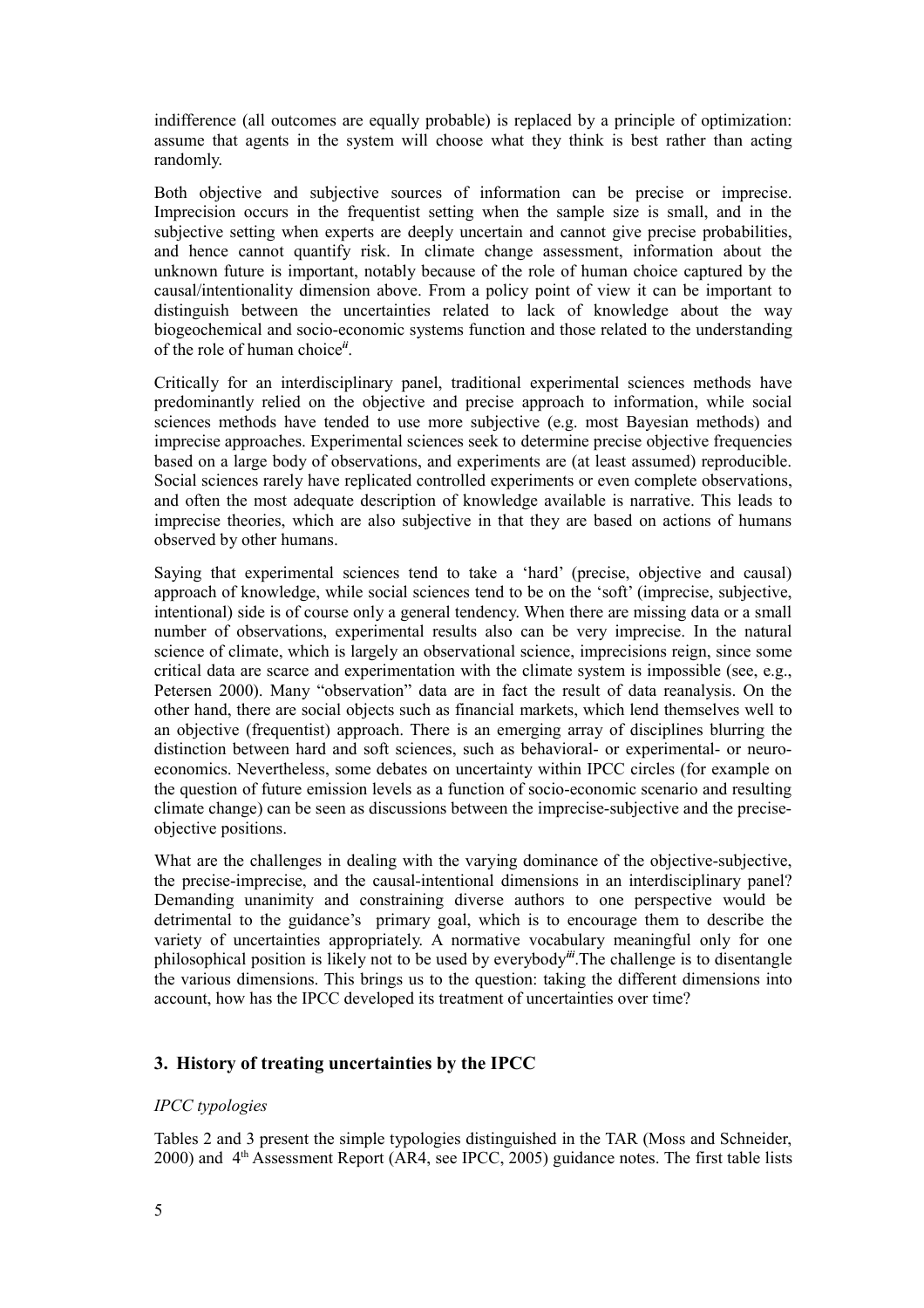basic 'sources' of uncertainty, in the way one would list the possible causes of failure of a complicated machine. The machine here is called a model (scientific theories can be viewed as models). Thus, the table supposes implicitly that there is a Truth to be discovered, and uncertainty is the product of defective or limited means of knowledge. While the first two sets of uncertainty sources in Table 2 can often be quantified, the third "other" sources of uncertainty generally cannot. Table 3 demonstrates the evolution of a broader view on the issue of uncertainty, as it relates to objective as well as subjective types of uncertainty, indicative examples of sources, and typical approaches and considerations. The human dimensions of uncertainty get a bigger role as a cause for unpredictability. Below, we discuss the development of the treatment of uncertainties in the history of the IPCC in more detail.

#### *Evolution of uncertainty treatment in the IPCC assessments*

In the IPCC First and Second Assessment Reports, uncertainty management and treatment was not systematically addressed across WGs. At the stage of the First Assessment Report (1990), the question whether climate change was a real problem dominated the assessment, with a primary role for the climatologists of WG I. This WG set the standard for the rigorous procedures that were later formalized for all WGs. The political importance of the questions whether climate change was occurring, and if so, whether human actions contributed to it. put pressure on the authors to focus on the scientific uncertainties to provide a balanced answer. The review procedures employed and the scope of participation in the production of the WG I report ensured that sufficient attention was being paid to uncertainties.

In the IPCC First Assessment Report (1990), the WG I executive summary started with what the authors were certain of and what they were confident about, thus taking a subjective perspective. They used strong words like "predict", a term too strong for looking decades or more ahead. Uncertainty management was not yet centrally guided, but was left at the discretion of the authors. For WG II (Impacts) and WG III (Response Strategies)<sup>[iv](#page-26-3)</sup>, the review procedures were not yet very rigorous, lacking systematic expert review procedures, while uncertainties were not a major topic of debate. The Summary for Policymakers of WG II contains a few sentences stressing several uncertainties, e.g. those related to the difficulty of making regional estimates of climate-change impacts. In WG III, the formulation of key findings did take uncertainties into account, albeit not in any consistent manner. Two pages were used to describe the scenarios – as a description of uncertainty about the future – used in the WG III report.

In the Second Assessment Report (1996), WG I dropped the usage of uncertainty terms in its main policy messages, but added a special section on uncertainties. While much attention was paid to reaching consensus about the appropriate formulation of statements taking into account the uncertainties ("The balance of e[v](#page-26-4)idence suggests..""), no common language was used. "Predicting" was replaced by "projecting" climatic changes on the basis of a set of scenarios<sup>[vi](#page-26-5)</sup>. In its concluding chapter on advancing the understanding, WG I mentions the need for a more formal and consistent approach to uncertainties in the future. WG II, which during the Second Assessment covered scientific-technical analyses of impacts, adaptations and mitigation of climate change, assigned low, medium or high levels of confidence to the major findings of the chapters in the executive summaries, like WG I in the First Assessment Report taking a subjective approach. WG III covered the economic and social dimensions of climate change. Managing and reporting uncertainties was not a key focus in the WG III assessment, in which uncertainties were captured through reporting of ranges from the literature and scenario-based what-if analyses of costs of response action.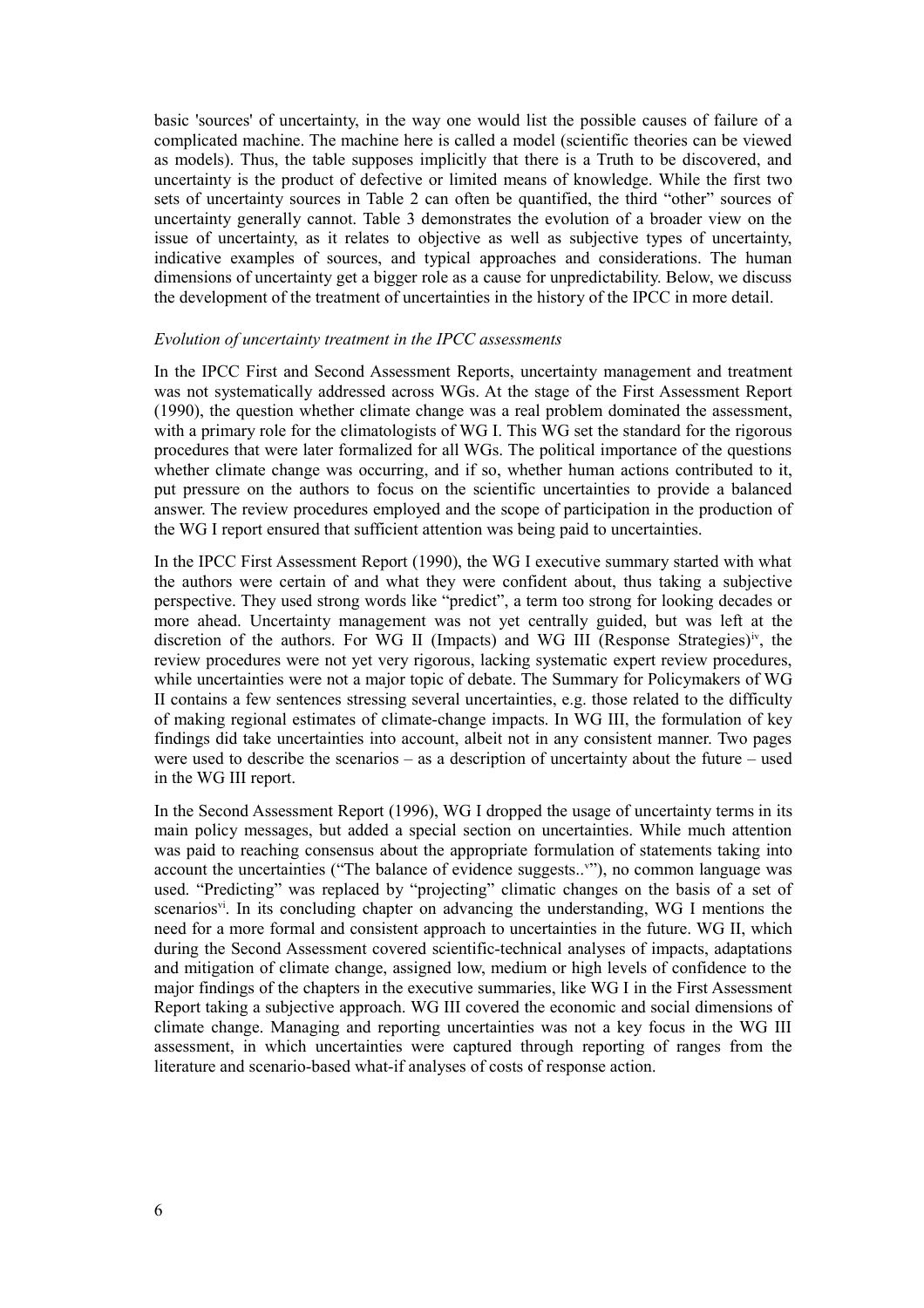**Box 1: Summary of steps recommended for assessing uncertainty in the TAR.** *Source: Moss and Schneider (2000)*

- 1. For each of the major findings you expect to be developed in your chapter, *identify the most important factors and uncertainties that are likely to affect the conclusions*. Also specify which important factors/variables are being treated exogenously or fixed, as it will almost always be the case that some important components will be treated in this way when addressing the complex phenomena examined in the TAR.
- 2. *Document ranges and distributions in the literature*, including sources of information on the key causes of uncertainty. Note that it is important to consider the types of evidence available to support a finding (e.g., distinguish findings that are well established through observations and tested theory from those that are not so established).
- 3. Given the nature of the uncertainties and state of science, *make an initial determination of the appropriate level of precision*—is the state of science such that only qualitative estimates are possible, or is quantification possible, and if so, to how many significant digits? As the assessment proceeds, recalibrate level of precision in response to your assessment of new information.
- 4. Quantitatively or qualitatively *characterise the distribution of values that a parameter, variable, or outcome may take*. First identify the end points of the range that the writing team establishes, and/or any high consequence, low probability outcomes or "outliers." Particular care needs to be taken to specify what portion of the range is included in the estimate (e.g., this is a 90% confidence interval) and what the range is based on. Then provide an assessment of the general shape (e.g., uniform, bell, bimodal, skewed, symmetric) of the distribution. Finally, provide your assessment of the central tendency of the distribution (if appropriate).
- 5. Using the terms described below, *rate and describe the state of scientific information* on which the conclusions and/or estimates (i.e. from step 4) are based.
- 6. *Prepare a "traceable account"* of how the estimates were constructed that describes the writing team's reasons for adopting a particular probability distribution, including important lines of evidence used, standards of evidence applied, approaches to combining/reconciling multiple lines of evidence, explicit explanations of methods for aggregation, and critical uncertainties.
- 7. OPTIONAL: *Use formal probabilistic frameworks for assessing expert judgment* (i.e. decision-analytic techniques), as appropriate for each writing team.

In preparation for the TAR (2001), a strong demand for a more systematic approach to uncertainties was identified – as recommended by WG I in the Second Assessment Report, and the subsequent discussion led to a so-called cross-cutting "Guidance Paper" (Moss and Schneider, 2000). The paper summarized the most relevant literature, explored experiences in the Second Assessment Report, and proposed a stepwise methodology (see Box 1). It also suggested options for usage of quantitative terms for confidence levels, continuing the subjective perspective of the earlier assessments and qualitative terms to describe the level of understanding based on both the amount of evidence available and the degree of consensus among experts in the TAR. While both types of terminologies again suggest a subjective perspective, the latter could be considered more imprecise than the former. A difference between disciplines or WGs was not made, implicitly suggesting a common approach for all WGs, issues and disciplines.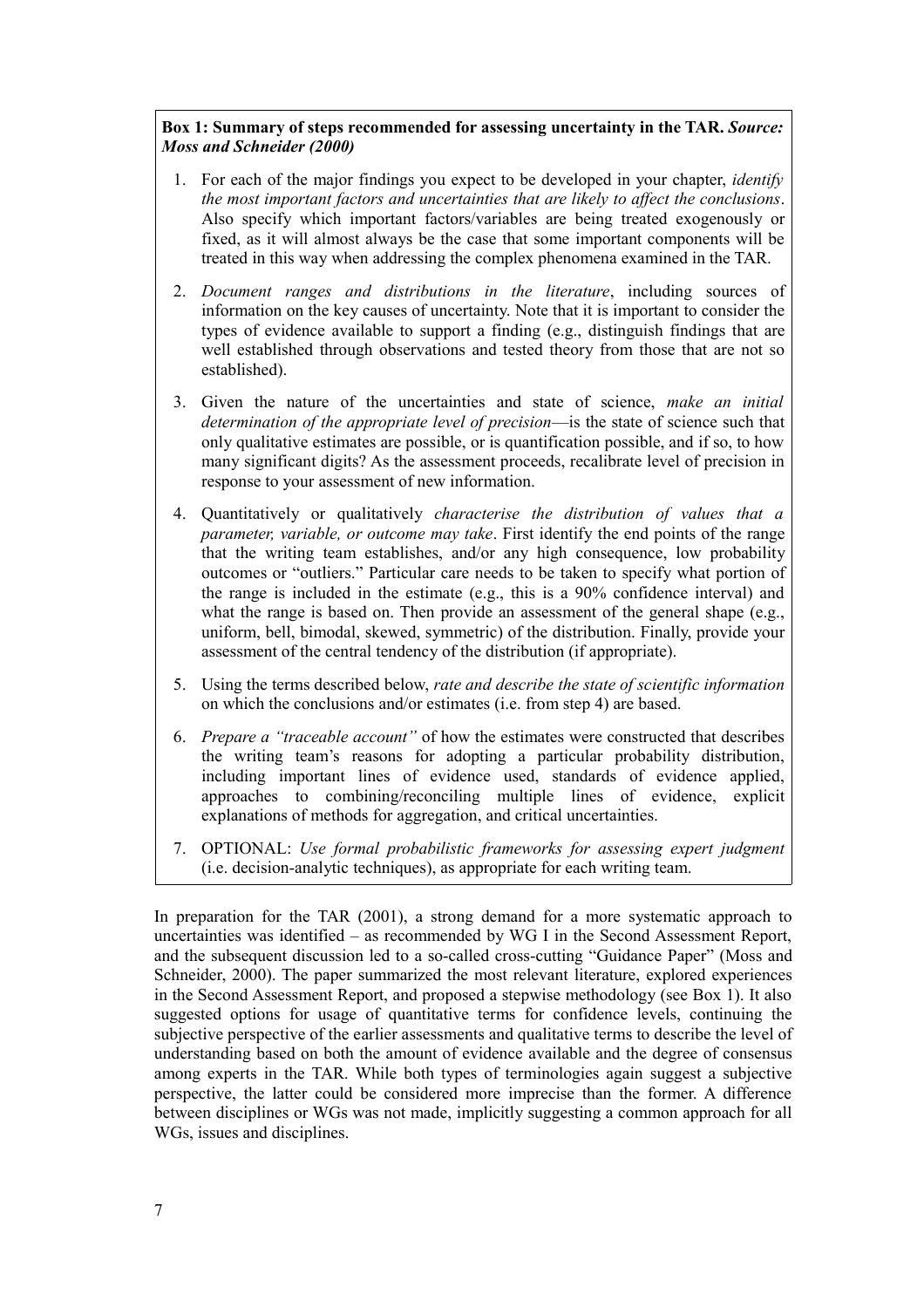The discussion in the author teams focused mainly on the choice of the most appropriate terminology for the summaries rather than on a consistent application of all 7 steps of Box 1 throughout the assessment. WG II largely adopted the proposed levels of confidence. WG I authors amended the guidance by adding a "virtually certain" category and developing a different terminology for describing quantified levels of likelihood. Their definition of likelihoods refers to "judgmental estimates of confidence", which seems to refer to Bayesian probabilities, even though many of the lead authors used the scale as a hybrid of objective and subjective probability. For example, after having determined an 'objective' (that is, solely observation- and model-based estimate of the likelihood of a significant anthropogenic climate signal) likelihood of "more than 90% chance" ("very likely"), a 'subjective' evaluation of the quality of the estimate (and thus of the underlying climate models) led the lead authors to lower their likelihood estimate to "more than 66% chance" ("likely"). These considerations by the lead authors have not been made explicit however, and have only come to light after careful study of the TAR WG I production process (Petersen, 2006). WG III authors were encouraged to use the guidance, but – with a few exceptions – ignored it, feeling that the proposed approach did not address their perspectives on uncertainty. Also in WG III, the attention of the Lead Authors focused most on the terms (step 5), but eventually the proposed options were judged to be less appropriate for the social scientists of WG III. However, even without explicitly referring to the Guidance Note, other elements of the suggested approach were applied, albeit not systematically, across all WG III chapters (notably steps 1-4).

While this paper was written during the review phase, it is published after the finalization of the AR4. Therefore in this paper we focus on the first three IPCC major assessment reports rather than the 4<sup>th</sup>. However, it is useful to note that eventually the AR4 dealt with uncertainties very much like the TAR did, with the exception of WGIII, where for the first time a common, qualitative methodology was adopted.

One may wonder why the authors, who were generally sympathetic to the guidance, still focused mainly on the terminology. One important reason is practical: the lack of time and the pressing existence of other competing priorities – IPCC authors are "volunteers" who have a full set of non-IPCC professional obligations – and the simplicity of using just a scale in a table rather than diving deeper into the much richer guidelines. Another reason may be that scratching only the surface of the complex uncertainty domain by focusing on a relatively easily managed part of it, allows the assessors to continue with only a minimal change in their usual working methods. Also, intentionally or unintentionally, more political considerations may have played a role. A more thorough reflection on the scientific methods and framing of problems could be seen as a threat to the status of these methods and framings and to the existing culture in the associated disciplines (Craye, 2006).

The fact that the authors focused on the terms has to be seen in the light of the finding that readers of the report interpret the words very differently. The fact that the TAR defined the meaning of words used to describe probabilities did not appear to influence how people then interpreted those words (Patt and Schrag, 2003; Patt and Dessai, 2005). More precisely, these authors found that among a sample of COP 9 participants, the numerical interpretation of "unlikely, perhaps very unlikely" climate change did not depend on whether they had read the IPCC TAR. This suggests that the IPCC WG I likelihood scale is more a means to ensure consistency among authors than a means to alleviate the known cognitive bias with probabilistic information among readers.

#### *Differences between Working Groups in the TAR*

We return to our basic questions: are the differences between the three WGs real, and if so what might be the reasons that a fully consistent treatment of uncertainties across the three groups – and hence across disciplines – may be infeasible or undesirable? In order to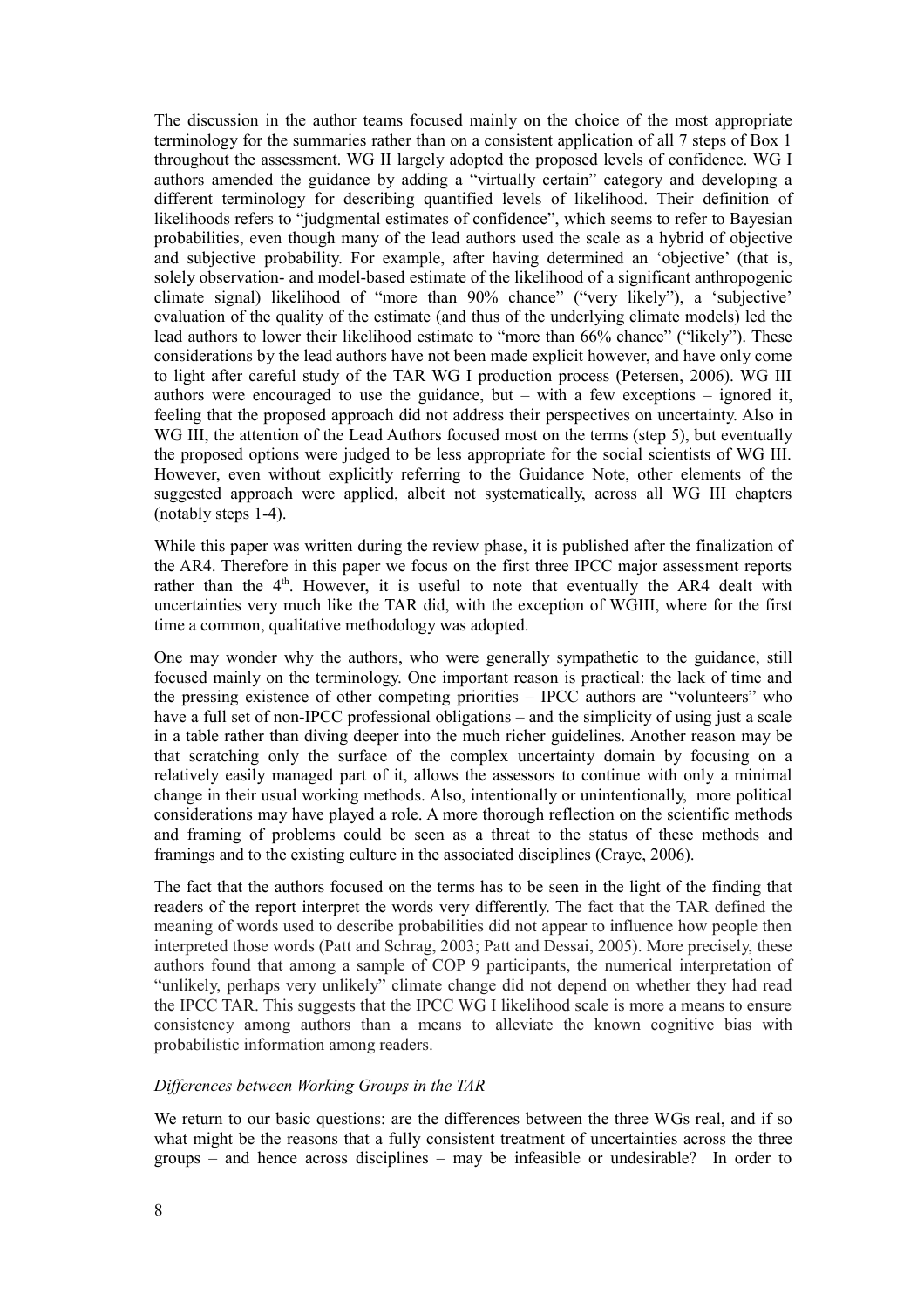evaluate the way uncertainties were reported in the TAR, we have focused on five key issues for each WG.

For WG I, we looked at observed temperature changes, observed concentrations and radiative forcing, attribution to anthropogenic causes, future average climate changes, and future changes in climate extremes. Most of these issues are dominated by uncertainties in the physical sciences related to observations in the natural world. These are often determined by uncertainties related to natural variability of observed variables and lack of understanding about physical and chemical processes. Much information is available, e.g. from world-wide observations of atmospheric, terrestrial and marine variables over long periods. With respect to past and present information, the IPCC deals with what could be regarded as relatively precise and objective information which could be conducive to a frequentist attitude. As Manning (2003) notes, notably the physical scientists prefer to consider uncertainty in objective terms, in relationship to measurements, repeatability of results, and with bounds for systematic errors. However, lack of consistency between different available data sets, high data variability within data sets and the fact that many data from observations are in fact based on data re-analysis using models may explain why WG I eventually adopted a subjective perspective, although the subjective character of the terminology – a (precise) likelihood scale capturing degrees of certainty – is only revealed in the definitions ("judgmental estimates of confidence") hidden in a footnote. In the WG I TAR ranges for outcomes were usually given and explained. However, the more explicitly subjective "confidence levels" which are used by WG II, could lead readers to erroneously interpret the difference between WGs I and II as one between objective and subjective findings, rather than one between precise and imprecise information (see further below).

In general, WG I opted for the quantitative likelihood terminology (cf. Table 4 for the revised AR4 version) for all the five issues considered. One may question this one-size-fits-all approach, since some issues are characterized by much more imprecise and subjective information than others. This is the case when the reliability of models or future developments are discussed. In attributing climate-change to anthropogenic causes, for instance, both observations and models were used, which led to inclusion of subjective judgments about the (imprecise) quality of the models to give a (precise) frequency distribution of the outcomes, as was discussed above. For future scenarios, the likelihood scales suggest a level of knowledge about the future that does not exist. Furthermore, in speaking about the future, the conditionality of future developments (e.g. climatic changes) on future human choices needs to be acknowledged.

For WG II, we looked at observed climate change impacts, projected impacts of extremes, projected economic impacts, projected impacts on sectors and projected impacts in regions. In WG II the biological sciences are more important than in WG I and social sciences come in when vulnerability, impacts and adaptation are assessed. The interactions in biological systems and between these systems and physical-chemical and social systems, are more complex, are dependent on human choices and actions, and are more subject to the different perspectives of the assessors. Unlike most WG I data, most WG II data have relatively short time series of observations, lack global coverage, and lack a set of globally agreed definitions and measurements techniques. Changes in various systems (e.g. ecosystems) may be observed, but a large number of assumptions are required to relate these observations to climate change. The imprecise nature of the available information explains why it is more difficult to agree on likelihoods of findings in a group of diverse authors in a WG II chapter team. Being more explicit about the reliance on imprecise information and subjective confidence levels (Table 5) therefore seems an appropriate way for WG II to address the higher complexity and subjectivity of its findings, avoiding the impression of objective and precise knowledge.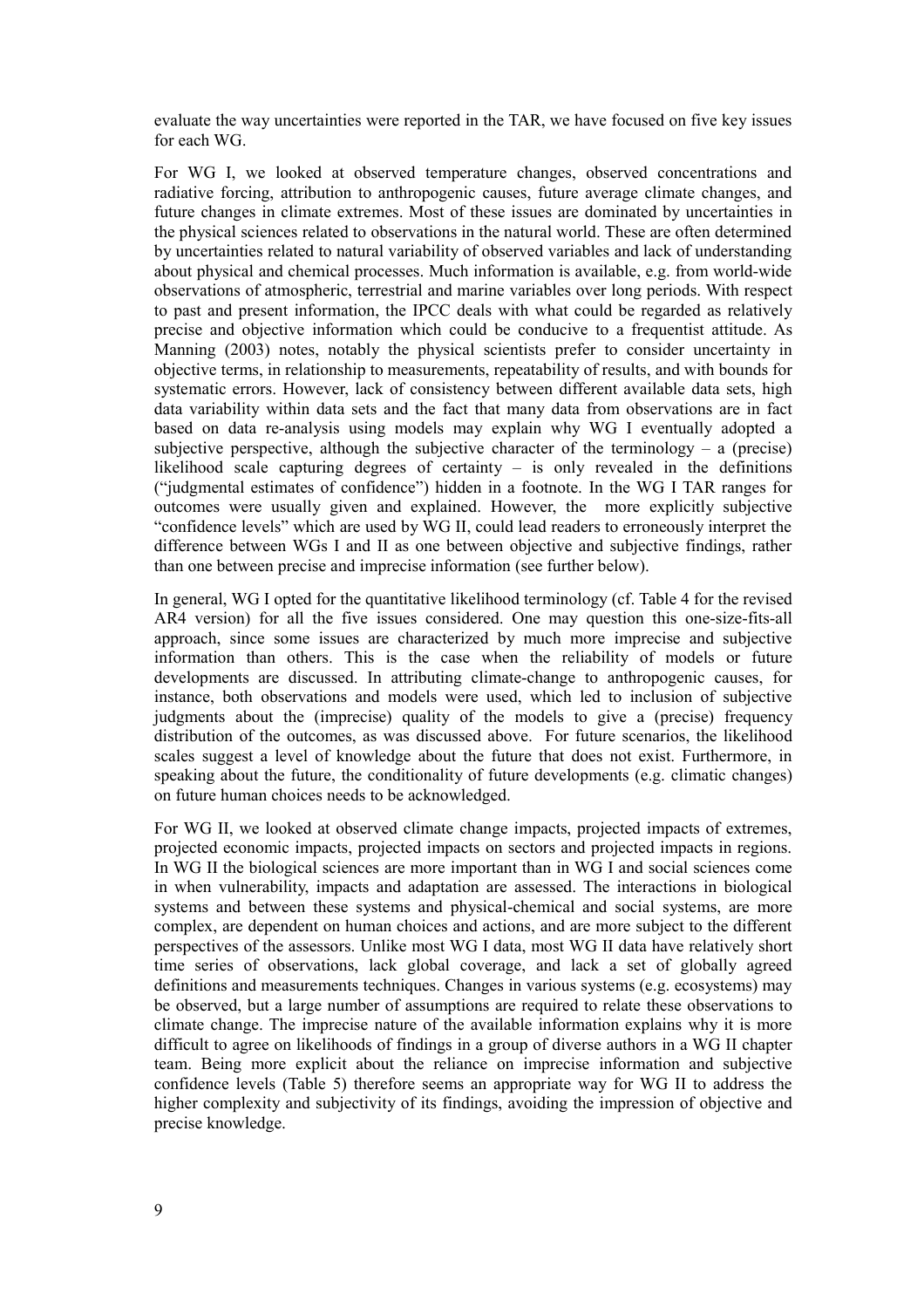There are just a few occasions in the TAR where WG II appears to be inconsistent. One example is the confusing usage of likelihood levels with respect to the projected changes during the  $21<sup>st</sup>$  century in extreme climate phenomena. This is derived from the usage of these terms by WG I that is questioned above, and is unavoidable since one IPCC WG cannot change the uncertainty assessment of another WG. In only a few instances qualitative levels of understanding are used (cf. Table 6 for the revised AR4 version).

The terminologies in both WG I and II are based on a subjective perspective. The difference can be explained by the availability of more precise information in WG I as compared to the more imprecise information available to WG II. The objective, frequentist history in the dominant WG I disciplines (Manning, 2003) may also be an explanatory factor for the only implicit subjectivity in the definitions by WG I, as compared to the explicitly subjective confidence levels of WG II. This may be legitimate, but from an uncertainty communication point of view there is a risk – maybe not to scientific analysts, but certainly to a policy audience – that "likelihoods" could unintentionally be interpreted as more objective than "confidence levels" and hence be awarded a higher level of "truth", while it is only the consensus judgment of the authors for the section in which the conclusion appears (a subset of the full lead author teams and an even smaller subset of the 2500 scientists contributing to the assessments as lead or contributing authors or as reviewers).<sup>[vii](#page-26-6)</sup> That such a risk is real, may be illustrated by Patt (2005), who finds that readers may respond differently to information about confidence levels if these are framed according to (dis-)agreement between the IPCC experts or according to the outcomes of computer models.

For WG III, we looked at GHG emissions, GHG mitigation potential, short-term costs and benefits, long-term costs and benefits (stabilization of GHG concentrations), and spill-over effects. In WG III the scale further tips to include social, institutional, cultural and political issues characterized by different perspectives and human choices and thus into subjective, imprecise, and volition territory. The information basis is weaker than in the other WGs, since these variables are usually not covered by long-term statistical time series. WG III did not use the various options for the terminology in the TAR (with one exception– see discussion further below,) (Table 6). The authors opted for addressing uncertainty differently, mainly through presentation of ranges of outcomes and explanation of the underlying assumptions. In the Special Report on Emissions Scenarios (SRES), the authors explicitly have not attached any probabilities to emissions scenarios<sup>[viii](#page-26-7)</sup>.

When addressing costs and benefits of particular levels of mitigation policies (e.g. implementing the Kyoto Protocol or reaching particular levels of GHG stabilization), the authors have reported a range of outcomes from the literature and clarified the differences (steps 1-4 in Box 1) rather than attempting to arrive at a best (or most likely) guess or assign confidence levels. An interesting exception is that in their assessment of potentials of technological options in various economic sectors, the authors of the chapter on the technological and economic potential of greenhouse gas emission reduction options did attempt to make a best guess and estimated probabilities of these potentials being achieved. However, this "best guess" suffered from the weakness that for different options and for different sectors the potential for mitigation was not assessed against the same baseline development, leading to unquantified inconsistencies. The term "potential" was related to a poorly defined new term "socio-economic potential". The probability levels for potentials here suggest an implicit systematic and comprehensive assessment of the probability of the achievement of the potential of options and thus of factors such as the development and implementation of policies as well as on "autonomous" societal developments. Such an assessment was not done in the TAR.

A word count of the three WG TAR reports confirmed the differences between the three groups (for details see http://www.centre-cired.fr/forum/article428.html). For example, "uncertain" was found about twice as often in WG I as in WG II and about three times as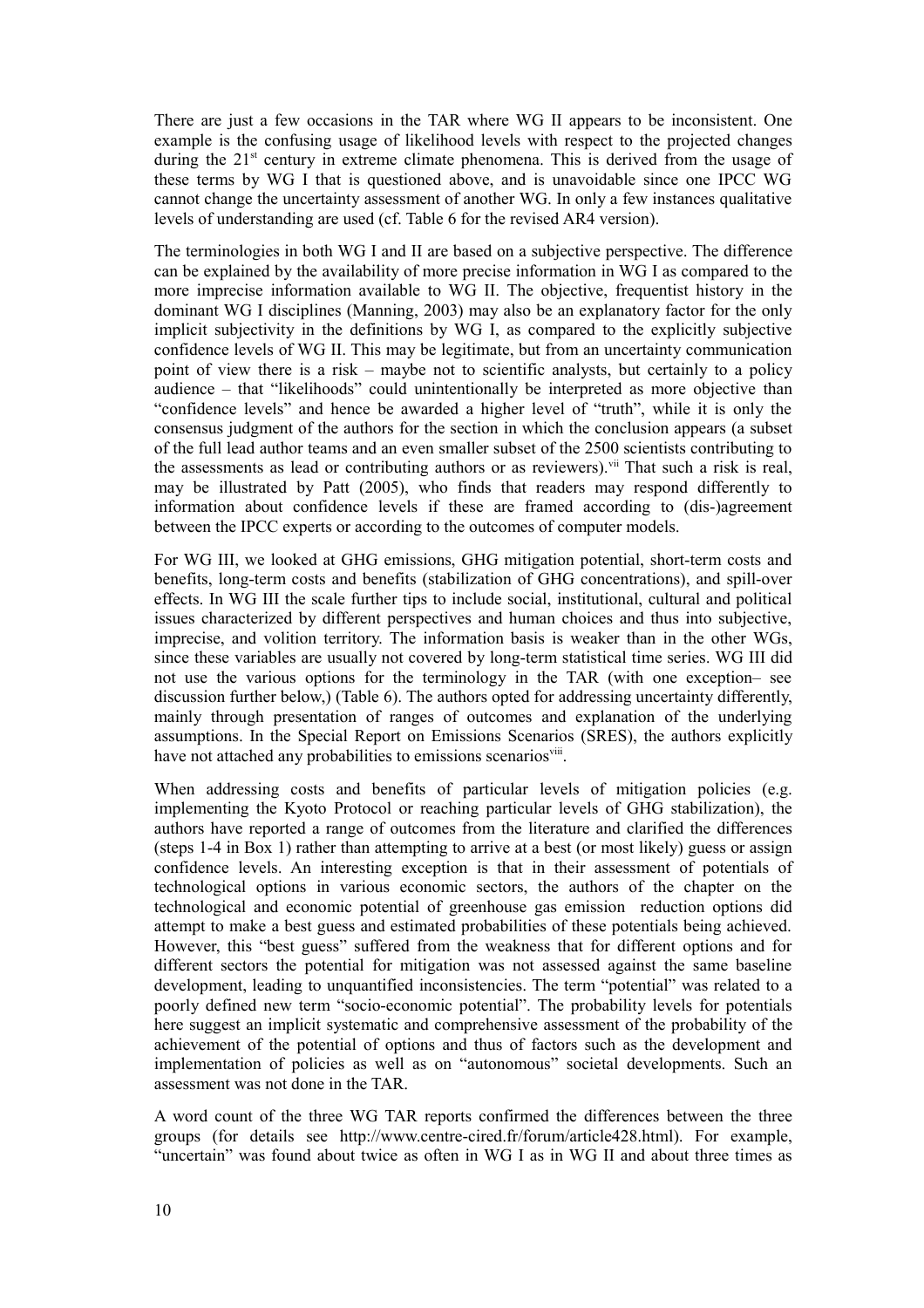often as in WG III. "Proba" was found in WG II almost three times as often as in WG I and four times as often as in WG III, and similarly "risk" was used more than four times as often by WG II than by WG III, while it was hardly used by WG I. In contrast, "choice" was found almost three times as often in WG III as in WG II, and "decision", a word hardly found in WG I, was found twice as often in WG III as in WG II. According to this simple word count, uncertainty dominates WG I; risk, WG II; and choice, WG III.

In summary, it may be more difficult for the readers to understand and interpret the different approaches to uncertainty communication by different WGs, but there are legitimate reasons why these differences exist. Similarly, Risbey and Kandlikar (2007) argue that different quantities dealt with in IPCC assessments are known with different degrees of precision, and that hence a one size-fits all approach is not appropriate. The different types of information (observations, model calculations, scenarios, and volition) and the different levels of evidence and agreement make the application of different approaches not only legitimate, but desirable.

### *Comprehensiveness of assessing uncertainties by the IPCC*

Comprehensively addressing uncertainties across all dimensions is unrealistically timeconsuming (see also section 2). A systematic analysis taking into account the various elements of Table 1 has not been taken, not even for a selected number of key messages. It is not surprising that the uncertainty handling of the IPCC reports is concentrated in the formulation of key messages in the Summaries for Policy Makers (SPMs). The other elements have not been ignored and are often discussed during the assessment of the available literature. For the authors of WGs I and II, who generally use consistent terms within their group, this implies that the readers of the assessment may end up being well informed about the levels of confidence or likelihood of key statements in the summaries, but generally are not informed about the basis for the uncertainty quantification. This approach has the advantage of using consistent terminology, but disadvantages in that the terminology is not transparent, that - notwithstanding the definition provided - the words means different things to different people, and that readers are less informed about the basis of the reported (high or low) likelihood or confidence level (uncertainties in the basic data, in model simulations, in the influence of human choices?).

In the WG III TAR the emphasis has been on explaining the determinants of outcomes, rather than quantifying likelihoods or confidence levels. For example, how are technological potentials and their costs defined and calculated, and how do different definitions and methods affect the outcomes? This has the disadvantage of the absence of a common terminology, but the advantage of helping the readers to understand the background of the results of the assessment. This analysis however has not been done in the systematic and comprehensive way of the Kloprogge et al. (2005) example.

SPMs are the parts of IPCC reports that are most carefully scrutinized by governments and most widely read. The political sensitivity of the statements in SPMs requires that their uncertainty be carefully described. Especially in WG III, with social scientists from all regions and very different schools of thought, agreement about controversial issues such as costs of response measures is a tough job. For this reason, much attention has been focused on the way IPCC authors describe uncertainty in the SPMs. However, this is only one of many things that needs to be done to develop a high-quality assessment that is approved by the over 100 countries that typically attend an IPCC Plenary.

### *The 4th IPCC Assessment: update of Uncertainty Guidance*

In preparation for the AR4, an Uncertainty Guidance Note was prepared (IPCC, 2005), to a large extent based on discussions during an IPCC workshop (Manning et al., 2004) and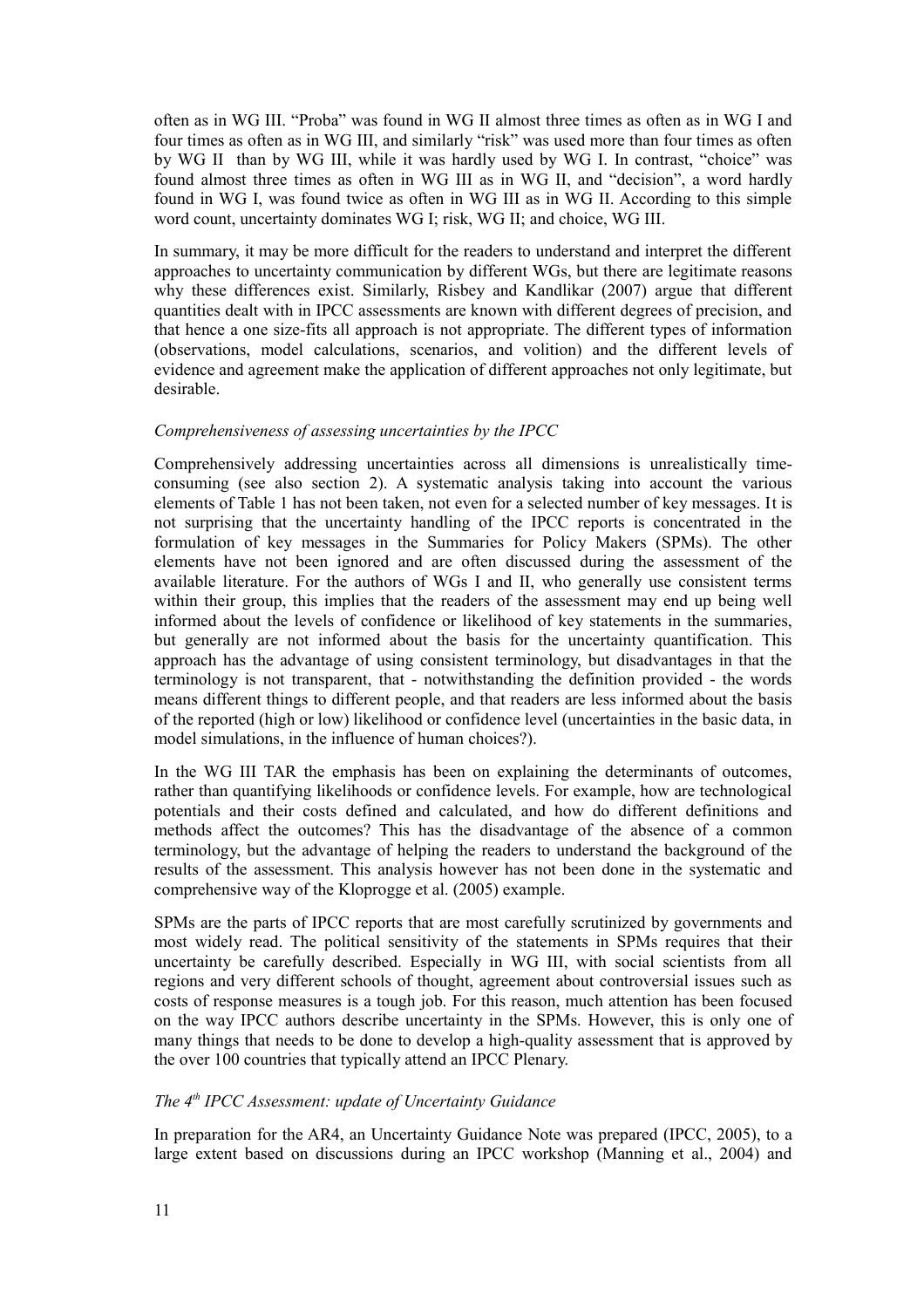discussions between Lead Authors of all WGs during and after their first meetings in the second half of 2004. Agreement was reached on this Guidance Note, and its application was tested in preparing preliminary drafts of the AR4 report. One innovative aspect of this Guidance Note is the introduction of a hierarchy in the application of preferred approaches, dependent on the amount and character of the available information and the level of agreement between the assessors (see Box 2). The notion of a hierarchy was also argued for by Kandlikar et al. (2005) the development of which paper cross-fertilized the development of the AR4 Guidance Note.

The quantitative likelihood scales, confidence levels, and qualitative levels of understanding of the TAR were updated for the AR4 (Tables 4, 5 and 6). As discussed above, the different types of terminologies could be considered to fall in different domains and hence the terminology of Tables 4, 5 and 6 could at least theoretically be considered complementary, e.g. one can have high confidence (Table 5) in a low likelihood (Table 4) and simultaneously provide more information about the arguments for the assignment of the confidence and/or likelihood levels (Table 6). One could consider the confidence terminology as a second order probability when it is combined with the likelihood terminology. However, likelihood levels implicitly include confidence levels, for example a high likelihood is hard to combine with low confidence. Therefore, combinations of likelihoods and confidence levels are difficult to interpret (Risbey and Kandlikar, 2007). Because of this problem, and not to confuse the reader, IPCC (2005) therefore recommends to avoiding the use of more than one terminology for one issue, a recommendation not followed consistently by WGII in the AR4. We would argue that the use of the qualitative scale proposed by IPCC and much more attention to explaining the basis of key findings provide complementary information in a form that is less likely to confuse readers.

Table 6 provides additional insights as compared to Tables 4 and 5. Since only few socioeconomic issues are suitable for the usage of quantitative uncertainty terminology, Table 6 is particularly relevant for WG III, and can be expanded by authors to arrive at more differentiation than the TAR 2\*2 matrix with qualitative terminology that was proposed by Moss and Schneider (2000)<sup>[ix](#page-26-8)</sup>. Experience during the TAR demonstrated that different interpretation of the qualitative terms (speculative, established but incomplete, well established, competing explanations) can lead to confusion or incorrect communication. Therefore the terms have been replaced by terminologies capturing both dimensions of the matrix. The fact that the new Guidance allows for a more diverse approach addresses some of the problems that we have identified in the previous section. We note, however, that the Guidance does not specifically distinguish between the different dimensions, notably the distinction between natural system uncertainty and human choices.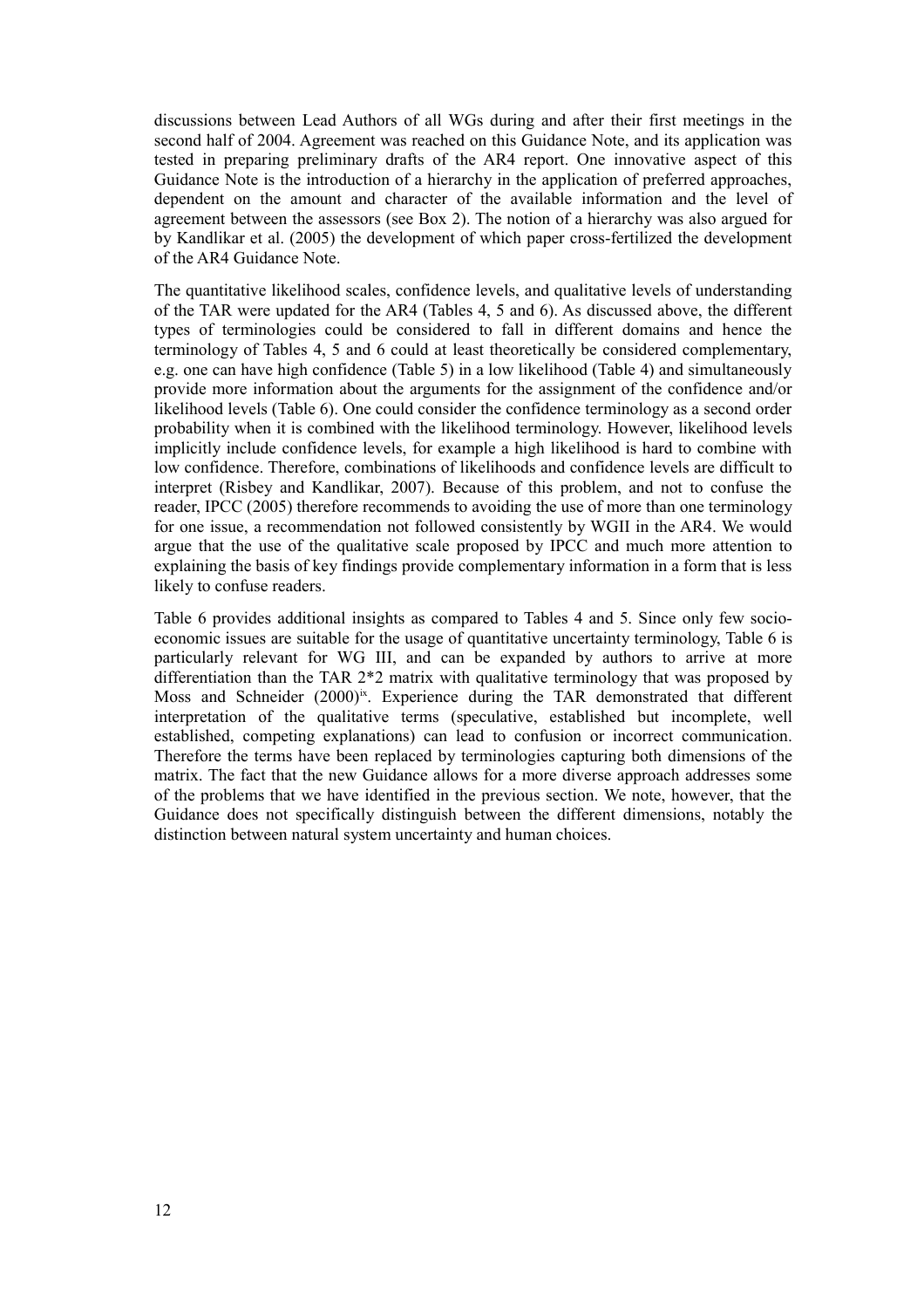**Box 2: Hierarchy of uncertainty approaches as a function of availability and character of information and level of agreement. Source: IPCC, 2005**

A. *Direction of change is ambiguous or the issue assessed is not amenable to prediction:* Describe the governing factors, key indicators, and relationships. If a trend could be either positive or negative, explain the pre-conditions or evidence for each.

B. *An expected trend or direction can be identified (increase, decrease, no significant change)*: Explain the basis for this and the extent to which opposite changes would not be expected. Include changes that have a reasonable likelihood even where they are not certain. If you describe a collective level of confidence in words, use the language options in Table 4 or 4.

C. *An order of magnitude can be given for the degree of change (i.e. sign and magnitude to within a factor of 10):* Explain the basis for estimates given and indicate assumptions made. The order of magnitude should not change for reasonable ranges in such assumptions. If you describe a collective level of confidence in words, use the language options in Table 4 or 5.

D. *A range can be given for the change in a variable as upper and lower bounds, or as the 5th and 95th percentiles, based on objective analysis or expert judgment:* Explain the basis for the range given, noting factors that determine the outer bounds. If you cannot be confident in the range, use a less precise approach. If you describe a collective level of confidence or likelihood of an outcome in words, use the language options in Tables 5 or 6.

E. *A likelihood or probability of occurrence can be determined for an event or for representative outcomes, e.g. based on multiple observations, model ensemble runs, or expert judgment:* State any assumptions made and estimate the role of structural uncertainties. Describe likelihoods using the calibrated language given in Table 6 or present them quantitatively.

F. *A probability distribution can be determined for changes in a continuous variable either objectively or through use of a formal quantitative survey of expert views*: Present the PDF graphically and/or provide the 5th and 95th percentiles of the distribution. Explain the methodology used to produce the PDF, any assumptions made, and estimate the role of structural uncertainties.

# **4. Spotlight on: costs and potentials**

To evaluate the application of the Guidance in WG III, we focus on the issue of costs and potentials in more detail, since one of the policy-relevant questions likely to be of most interest to readers of WG III's contribution to AR4 is: What are the costs of and potential for GHG mitigation in the short to medium term in different economic sectors (e.g., to 2030)? The answer to this question depends on a very large number of assumptions and hence is highly uncertain. Communicating that uncertainty to policymakers and other readers is a major challenge. We look first at the sources of uncertainty in the answers to questions, then at the challenges for communicating those uncertainties. Sources of uncertainty about costs include the need for a baseline, the vagueness of the concept, structural systemic change in the long term, and human choices.

1.The first source of uncertainty is in the assumed reference scenario, i.e. the description of the world of 2030, which includes assumptions on system behaviour and human choice. For determining costs and potentials in 2030 in the AR4, WG III has initially chosen to look at two scenarios for 2030, SRES A1 and B2 (Price, et al., 2006). The A1 scenario is for a world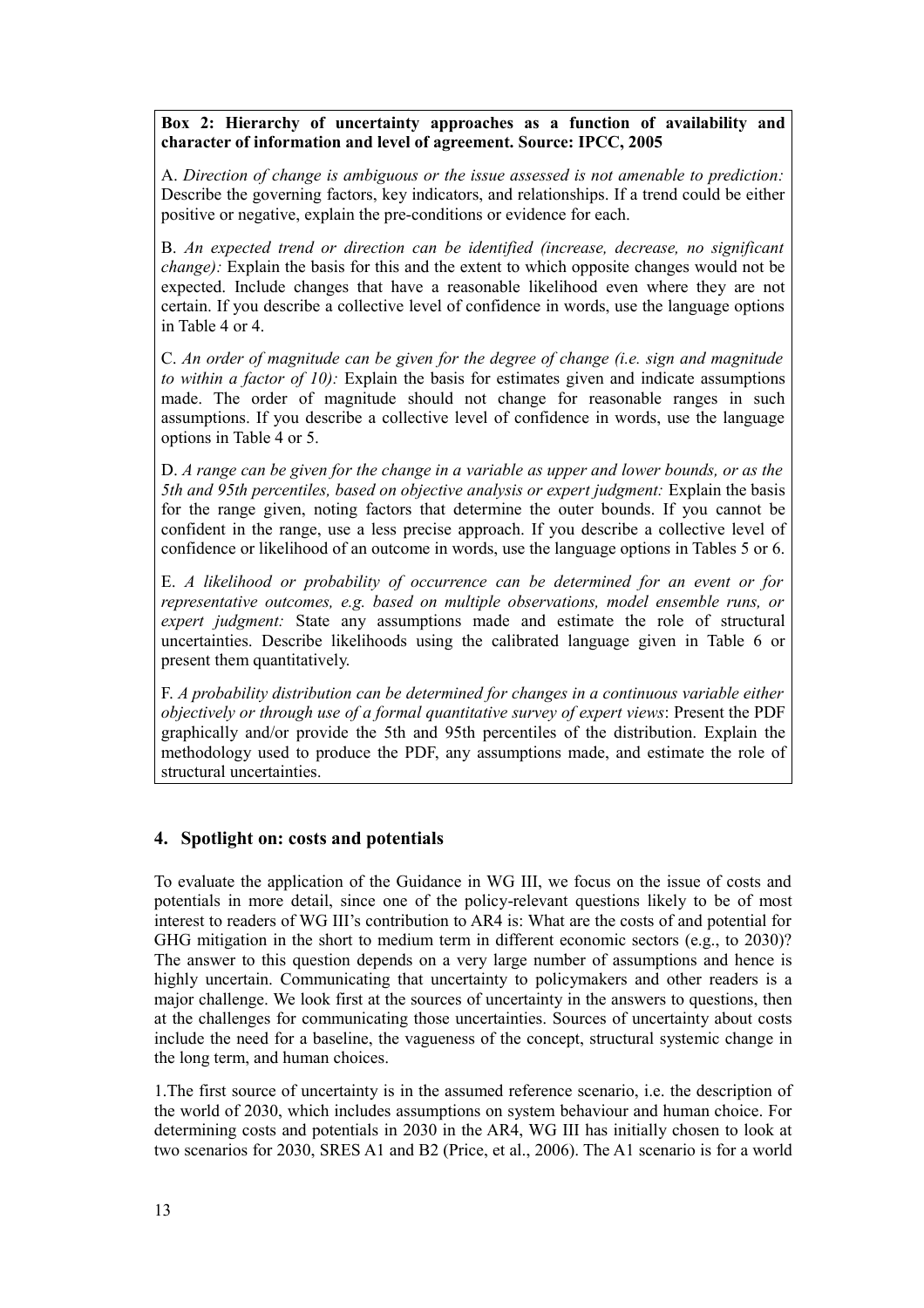of "… very rapid economic growth, low population growth, and the rapid introduction of new and more efficient technologies." The B2 world is one "in which the emphasis is on local solutions to economic, social and environmental sustainability. It is a world with moderate population growth, intermediate levels of economic development, and less rapid and more diverse technological change than in … A1…" (Nakicenovic, et al, 2000).

A1 and B2 are both baseline scenarios, i.e., they contain no overt efforts to control GHG emissions. As such, they are counter-factual descriptions of the world. However, the scenarios are still useful because they provide baselines against which the potential for new technology can be tested, independent of whether it is adopted voluntarily or to meet a legally binding target. Probabilities are not assigned (see Box 3).

2. The definition of the terms "potential" and "costs" introduces a second source of uncertainty. Several different measures of potential exist. At the high end, technical potential estimates the performance of the technology, independent of cost considerations. At the low end, market potential estimates the extent to which the technology is likely to be used, given its cost, competitive technology, government regulation, consumer preferences and all of the other factors that affect the market. These two measures of potential will give very different estimates. For estimating mitigation potential and cost, WG III used an intermediate measure: economic potential, which is defined as the cost of GHG mitigation when nonmarket social costs and benefits are added to market costs and benefits, and when social discount rates (about 5% in the short to medium term) are used instead of private discount rates (typically 15% or higher). If sufficient information is available, this approach can provide a mitigation supply curve, i.e., the amount of GHG mitigation that could be achieved in 2030 as a function of the cost expressed in  $\frac{C}{C}$ . Also, the definition of "costs" introduces uncertainties, e.g. with respect to the boundaries of what is included in the cost calculation, e.g. the inclusion or exclusion of transaction costs or distributional effects.

A top-down approach will generate reasonable estimates, provided that the problems in estimating long-term elasticities are addressed, and that there are no "paradigm-changing" technological changes. For example, if there were a breakthrough in hydrogen fuel cell technology that made this approach attractive for both vehicle and stationary source use, large amounts of hydrogen would be required, and large amounts of  $CO<sub>2</sub>$  suitable for carbon capture and storage (CCS) would be generated. CCS technology could be implemented much more rapidly than generally assumed, and global  $CO<sub>2</sub>$  emissions reduced more cheaply than currently anticipated. Surprises can also happen in the other direction. A breakdown of political will to control GHGs could lead to fewer incentives to apply existing technology on a large scale or to develop new technology. Either would raise the costs of controlling greenhouse gas emissions.

3. Projections of cost create a third set of uncertainties. While all of the technology that WG III will be considering has been invented, some of it (e.g. the hydrogen fuel cell) is in the early phases of the development cycle, and could see large changes from projected costs over the next 25 years. Technologies that prove cheaper than currently estimated will take larger shares of the market; technologies that prove more expensive are unlikely to be implemented.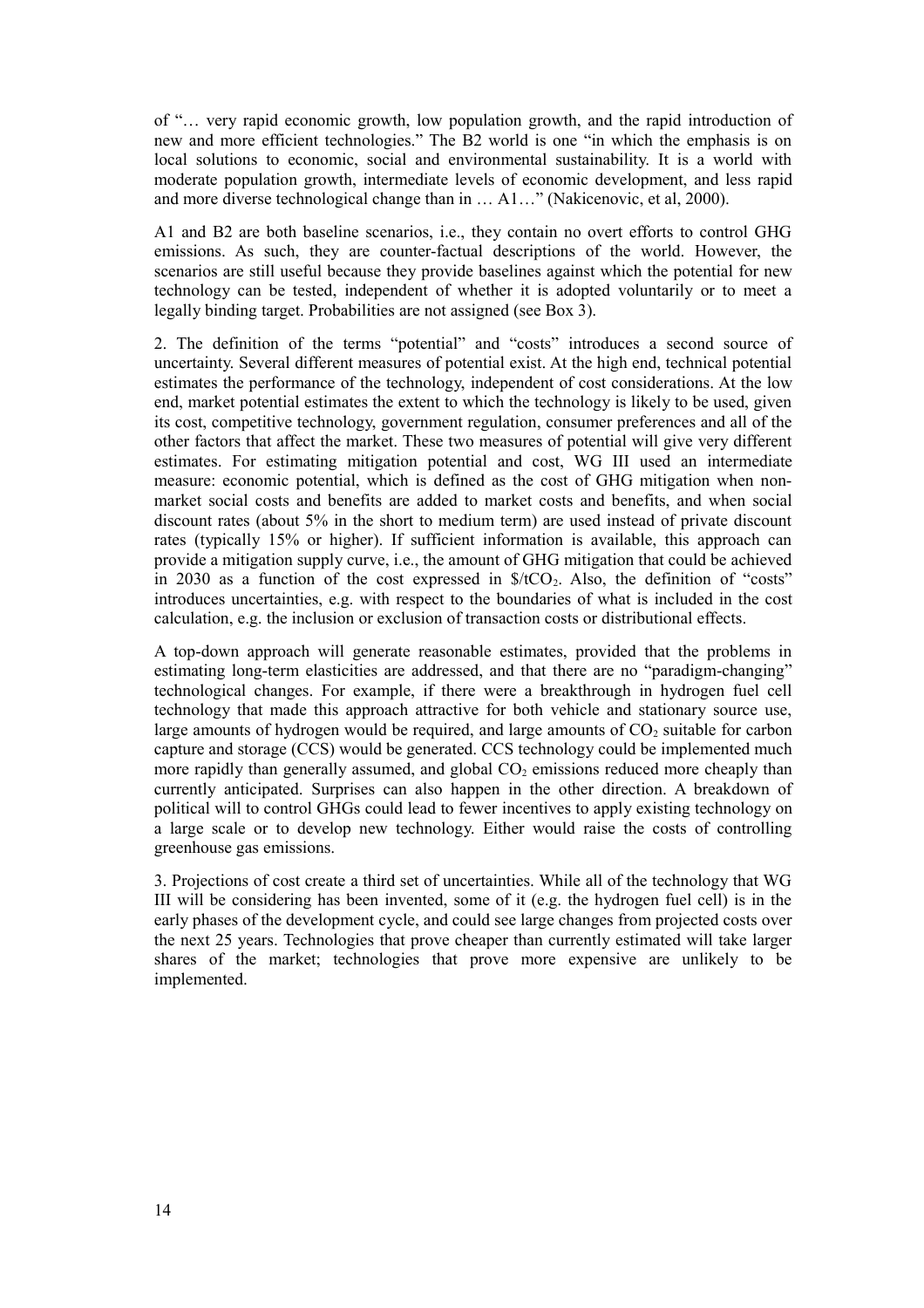### **Box 3: IPCC scenarios and uncertainties**

IPCC recommends using a set of six "illustrative SRES scenarios" to cover the range of future GHG emission levels in evaluations of future, climate change and its impacts, and mitigation and adaptation options. Many observers believe that some of these illustrative scenarios are less likely than others, particularly the two that provide the highest and lowest emissions in 2100. This had led to suggestions that probabilities be assigned to six scenarios as a way of reducing uncertainty (e.g. Schneider, 2002). We do not agree for two reasons. First, from a methodological standpoint, scenarios are images of the future. They are not predictions or forecasts (Nakicenovic, et al, 2000). Assigning probabilities to scenarios turns them into forecasts, which requires a set of judgments that the team that developed the SRES scenarios was not asked to make. Second, all of the SRES scenarios are unrealistic because they, by design, do not take into account the efforts being made around the world to reduce GHG emissions. These efforts can only grow with the passage of time, making the SRES scenarios even less realistic. The scope of these efforts and their success in reducing emissions is highly uncertain.

Risbey (2004) notes that the SRES scenarios combine a low level of information (about the future) with partial agency (the future can be changed to some extent by human choice) and that therefore risk assessment using probabilities is particularly hazardous. Assigning probabilities to the SRES scenarios does nothing to reduce the uncertainty around the effectiveness of mitigation efforts or the uncertainty around future emission levels. However, assigning probabilities could provide a greater aura of certainty to these highly uncertain projections. Among others, Reilly et al. (2001) have criticized the IPCC for not providing a probability estimate of anthropogenic warming in the  $21<sup>st</sup>$  century. In response, Allen et al (2001) note three reasons: the difficulty of assigning probabilities to socioeconomic trends (see above), the difficulty of obtaining consensus ranges for qualities like climate sensitivity, and the possibility of a non-linear response in the carbon cycle or ocean circulation to very high, late  $21<sup>st</sup>$  century greenhouse gas concentrations. For future scenario exercises, assigning different subjective, imprecise levels of plausibility to different scenarios could be explored. This would be preferable to assigning quantified probabilities, which may suggest to readers that objective and precise information about the future is available. This would be in addition to explicitly recognizing the role of human choice in shaping the future.

4. The fourth set of uncertainties involves the way in which technological improvement will be implemented, again involving assumptions about human choices. Improved energy efficiency, which is a major component of GHG mitigation technology, can be used to reduce fossil-fuel consumption, and thus  $CO<sub>2</sub>$  emissions, or it can be used to improve output in some fashion. Vehicle efficiency in the U.S. is a classic example of this choice. The actual efficiency of automotive engines in the U.S. has improved steadily (AuYeung, Haywood and Schafer, 2001). However, this improvement has not translated into reduced fuel usage, but into greater vehicle size, power, or luxury.

Given all of these uncertainties, in the AR4 WG III has not assigned either probabilities or confidence levels to its estimates of mitigation cost or potential. However, the 2-dimensional qualitative terminology, combining information on the amount of evidence in the literature and the agreement between the authors, has indeed been used for most of the key findings in the area of costs and potentials, after continuous encouragement of the authors by the IPCC leadership. However, this alone is insufficient to adequately communicate the uncertainties. The challenge for WG III was to explain to policymakers and other readers the process used to develop its estimates, and the uncertainties involved, in sufficient detail to allow them to judge the validity of the numbers. In the AR4 discussion in WG III on costs and potentials,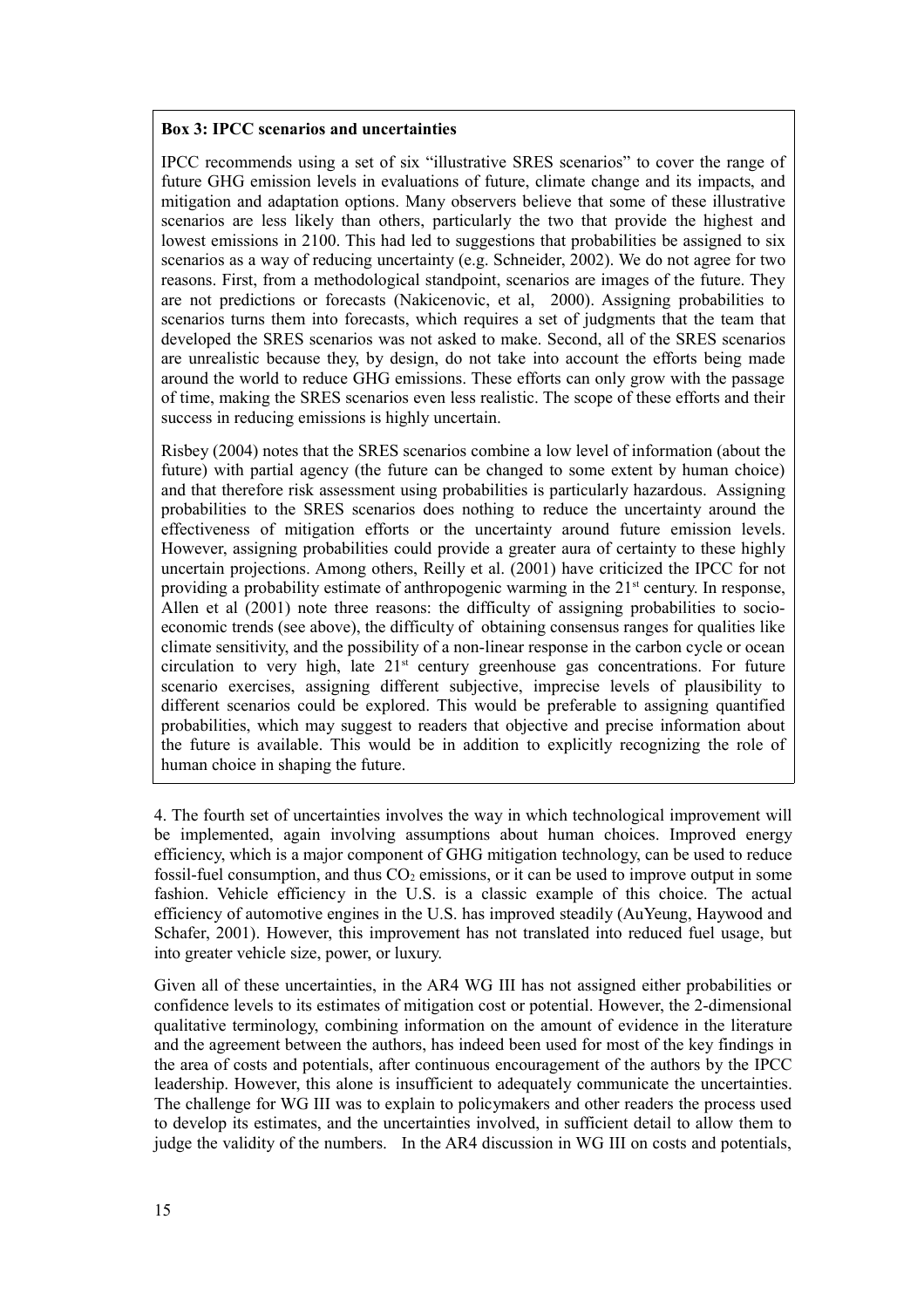guidelines were formulated for reporting. These include the reporting of discount rates; the year and region for which the costs are estimated; the type, definition and level of the costs; the reference case; the preferred units; and the type of potential. This description was meant to allow readers to judge the meaning of the results being presented and to determine when it is possible to sum sectoral or regional information into global totals. This was one of the most challenging tasks inWGIII's assessment, and a completely satisfactory result was not achieved, e.g. because full consistency between baseline scenarios could not be achieved. However, global and regional totals were derived for all sectors except transportation, where the inclusion of international aviation made regional totals impossible. A description of the assumptions underlying the results was provided for each sector.

# **5. Discussion and recommendations: handling uncertainties in future IPCC assessments**

### *A broader approach rather than a scale*

It is tempting to organize guidelines on uncertainty around a general scale going from totally certain (or totally true) to totally unknowable. Unfortunately a strict hierarchical classification is hard to find in the domain of risks and uncertainty. The most important insight arising from an interdisciplinary assessment on uncertainty is its conceptual diversity.

There have been attempts at systematic taxonomies of uncertainty (see, e.g. Smithson, 1989, Walker et al., 2003; Janssen et al., 2005; Petersen, 2006, see also Section 2). However, although a uniform taxonomic approach is a very systematic way to explore concepts, it may not be the most appropriate approach within the context of guidelines for hundreds of authors. As discussed above, using a multi-dimensional typology of uncertainty is quite complex, and may result in a vocabulary that is precise in a technical context but ineffective at communication. Also, while the above discussion of the objective/subjective, the precise/imprecise, the causal/intentionality dimensions of uncertainty is key for demonstrating the importance of diversity in uncertainty treatment, it is not necessarily the best way to structure the uncertainty communication framework. It is beyond the scope of this paper to discuss all elements of uncertainty communication in the context of climate change[x](#page-26-9)

*Funtowicz and Ravetz (1990) have proposed a rich framework to address different aspects of uncertainty. In this framework, called NUSAP, a quantitative analysis of the available data (the Numerical, Unit, and Spread steps) is followed by a more qualitative analysis (the Assessment and Pedigree steps). This approach can in theory be considered to be quite useful for the IPCC.*

This approach would eventually aim to qualify the reports' findings, which are mostly statements about the future of complex dynamic systems involving the human will, in a multidimensional fashion with a few relevant descriptors to help the reader assess which degree of confidence he or she wants to place in the findings. The approach has been successfully explored in recent years (van der Sluijs et al., 2005; see also *<http://www.nusap.net/>*). However, since it requires a large amount of effort to implement and report the approach properly, the reality of the IPCC process, with many competing claims for time and resources, makes its full application there unrealistic.

However, it is worth exploring whether some elements of the approach could be adopted to broaden the current IPCC practice. One option would be to enhance reporting of pedigree. In this context, "pedigree" refers to the ancestry of information in a broad manner: it is taken to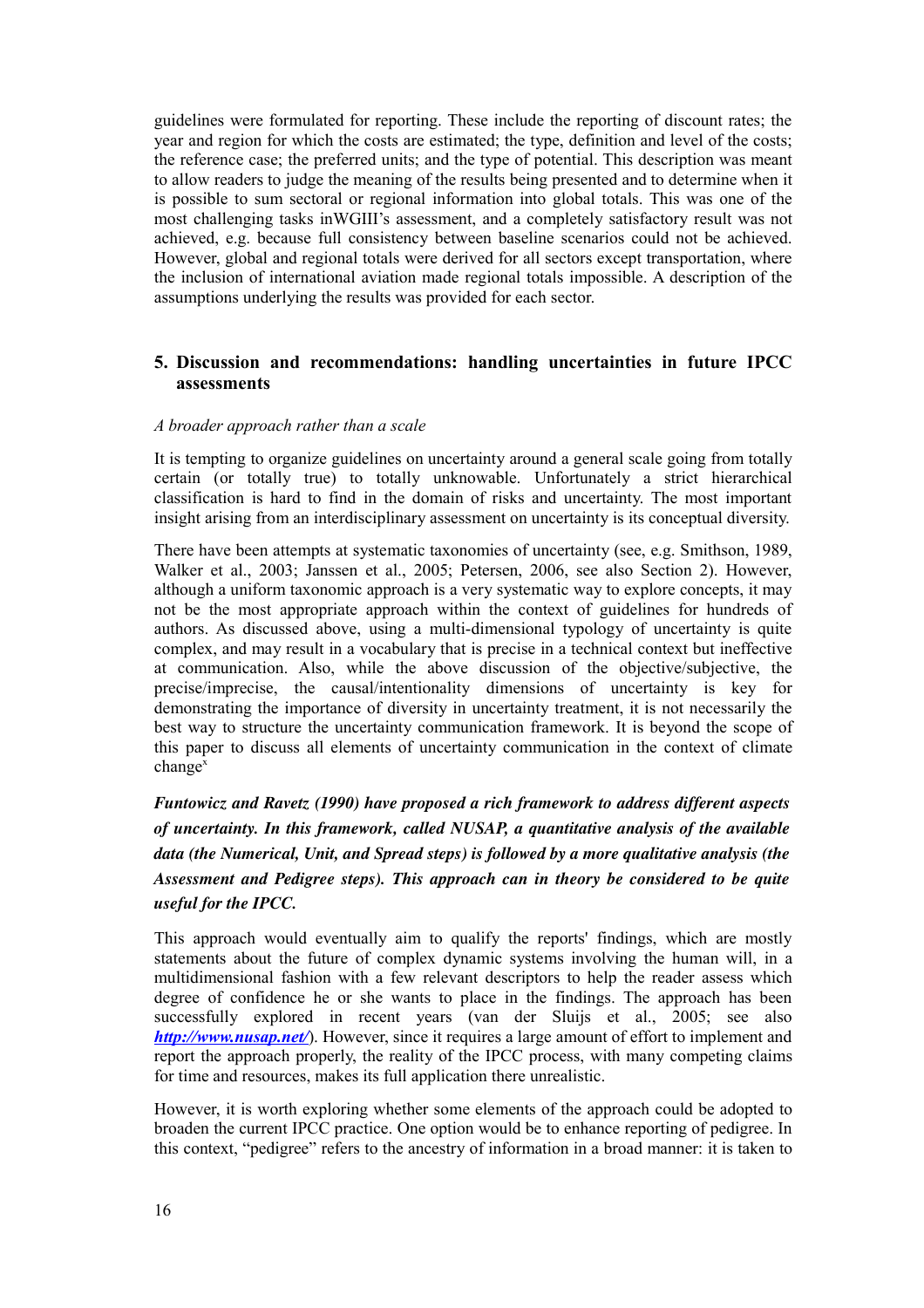mean an evaluative description of the mode of production of the information. It rates aspects of the information such as the way indicators have been defined, how data were collected, analyzed and reviewed, and the institutional culture involved (Funtowicz and Ravetz, 1990). Table 6 (which shows qualitatively calibrated levels of confidence along two pedigree dimensions – "amount of evidence (theory, observations, models)" and "level of agreement or consensus") constitutes a simple example of the pedigree approach. In the pedigree approach, more dimensions can be taken into account, however, for example by disaggregating the "amount of evidence" dimension again into "theory", "observations" and "models" (Moss and Schneider, 2000; Petersen, 2006). Even more extensively, describing the building blocks of the uncertainties, like in the example of the mitigation potentials again provides more information. Another example that has not been covered by the IPCC explicitly yet would be the description of the history of the estimates of the climate sensitivity: how did the IPCC translate (or not translate) developments in the climate literature into changes of the reported ranges of values?

### *Organizing diversity in IPCC statements*

Another way to broaden the approach to uncertainly handling and communication is to accept and clarify diversity. In principle various ways of describing uncertainties can be complementary. According to Manning et al. (2004), identifying and explaining the determinants of uncertainty including issues as definitions of variables, assumptions regarding system boundaries affecting the method used, and existence of competing conceptual frameworks, is often more relevant than trying to quantify those uncertainties. In all WGs, the uncertainty approach should be dependent on the issue at stake: e.g., different questions may lead to different choices for the kind of approach to be used.

Parker (2005) evaluated the IPCC experience with uncertainty management focusing on how the evidential basis of findings could be evaluated, how the qualitative scale could be adjusted, and how the treatment of uncertainties could be further coordinated and tailored. Coming to this issue from another angle, she also concludes that diversity in uncertainty communications is required, and suggests that a tailor-made, chapter-specific approach could be developed for future assessments, involving experts beyond the climate science community, e.g. philosophy of science and risk assessment experts.

It is tempting to summarize the discussion above for organizing actual statements about the various issues in the various WGs according to the dominant philosophy regarding uncertainties and their level of precision (objective/frequentist versus subjective and precise versus imprecise), the distinction between natural system uncertainty and human choice, and the preferred approach regarding communication of the uncertainties. We recognize that the uncertainty philosophy is in the eyes of the beholder, but on the other hand we think that the discourse about particular issues is generally dominated by one of the philosophies. And as we concluded in section 2, the objective/subjective distinction is fundamental.

In Figure 1 we make an attempt to illustrate this by grouping types of statements for the various issues and placing them in different, but overlapping areas for the three dimensions discussed in this paper. In the Figure, dimensions change from uncertainties in natural systems, a frequentist perspective and precise information dominating in the left top corner to intentionality in human systems, a subjective perspective, and imprecise information dominating in the right bottom corner of the Figure. None of the statements of any of the Working Groups is completely objective/subjective or precise/imprecise or even causal/intentional, but the different emphasis is reflected in the Figure. Please note that this Figure is not prescribing which approach should be selected or in which part of the panel a particular subject should be placed, because one issue can be approached from different perspectives and hence different approaches can be preferred by different people. Rather, it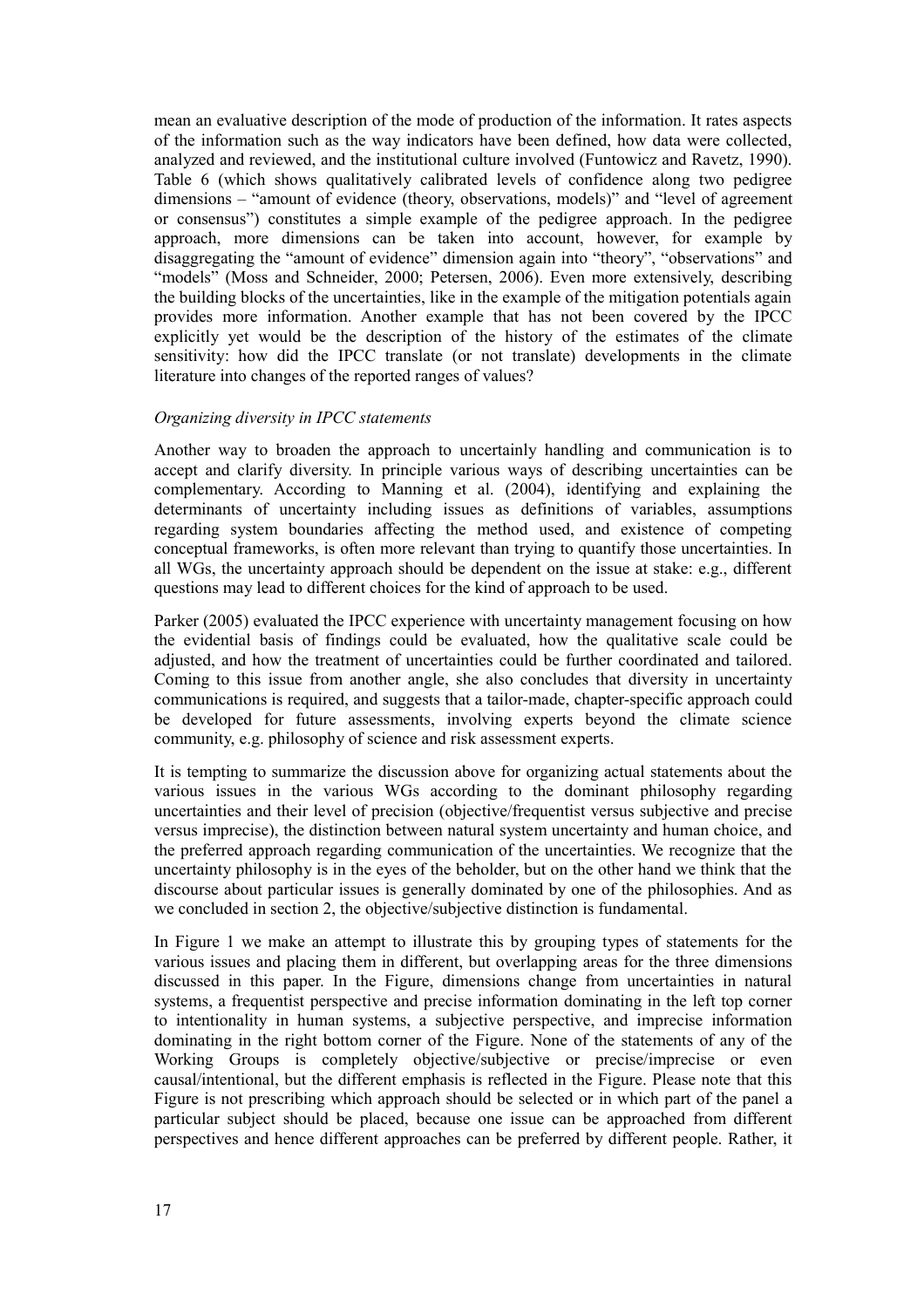illustrates the dominant paradigms that we have noted for the different issues and from that explains the different approaches selected by different groups in IPCC.

A specific challenge is to locate costs and potentials of mitigation options in this Figure and to determine an appropriate approach for these issues. If costs and potentials could be precisely defined and statistically tracked, they could be regarded as frequentist and put in the left top corner of the Figure. But as discussed in the previous section, in practice they are not, so we prefer to consider information about these issues as subjective and imprecise and put them in the right bottom corner. Although one can quarrel about details and exceptions, roughly one can superimpose the hierarchical approach of the IPCC Guidance Note on the matrix (grey shaded arrow), and thus conclude that generally, the hierarchy captures in a stylized way the multi-dimensional nature of the uncertainty information, clearly an improvement over earlier attempts. One could consider in the future if even more explicit acknowledgements of the different dimensions would be desirable and feasible.

### *Conclusions and recommendations*

In this paper we have made an attempt to explain why IPCC Working Groups have taken different approaches to uncertainty handling. What lessons can we draw from the evaluation of the treatment of uncertainties in the TAR and the new insights discussed above? We summarize the most important ones in Box 4. Although some scientists in WG I may have a predominantly objective, frequentist perspective, in the TAR both WG I and II eventually chose a subjective definition of uncertainty terms following IPCC guidance documents. That they selected different terminologies we relate to the availability of precise or imprecise information. WG III authors did not use any consistent methodology until the AR4. We partly explain this by the dominance in this WG of the human choice dimension, which is not explicitly covered by the IPCC guidance. While these differences across WGs may be confusing to readers, we argue that it is, in fact, both legitimate and appropriate. A one-sizefits-all approach would obscure important differences in the type of uncertainties for the users. The questions which are addressed by the three WGs differ, and hence also the approach towards uncertainty should differ. The IPCC Uncertainty Guidance Note for the AR4 proposes a simple, pragmatic and one-dimensional hierarchy in addressing such differences: from explaining the determinants of uncertainty, to using qualitative terms of understanding, to using quantitative confidence levels, to quantitative likelihood scales, while at the same time carefully and comprehensively explaining the underlying assumptions. We think the AR4 guidance provides important additional direction compared to the TAR guidance. The guidance could be developed further for future assessments, *inter alia*, by further elaborating the diversity into more tailor-made approaches for different issues or Working Groups.

How can the uncertainty communication in future assessments be improved more specifically? For simplicity we assume that IPCC would retain the same Working Group structure, something that may or not be desirable (e.g., see Raes and Swart, 2007). We suggest that for WG I that in the next assessment it should be clear which part of the findings are based on observations, which on models, and which on future scenarios that involve human choice. It should be noted that data are usually "models of data" (Edwards, 1999), thus blurring the categories of observations and models. This recommendation also applies to the other WGs. The distinction between observations, theory and models was also proposed in the original TAR guidance, which suggested a plot with four axes, corresponding to the confidence in (1) the theory, (2) the observations, (3 the models and (4) the consensus within a field (Giles, 2002). Since theories are usually based on observations and both feed into models, they are not independent of the other categories. We do not suggest theories as a separate category. Instead, we distinguish the human choice category because of its relevance from a policy perspective.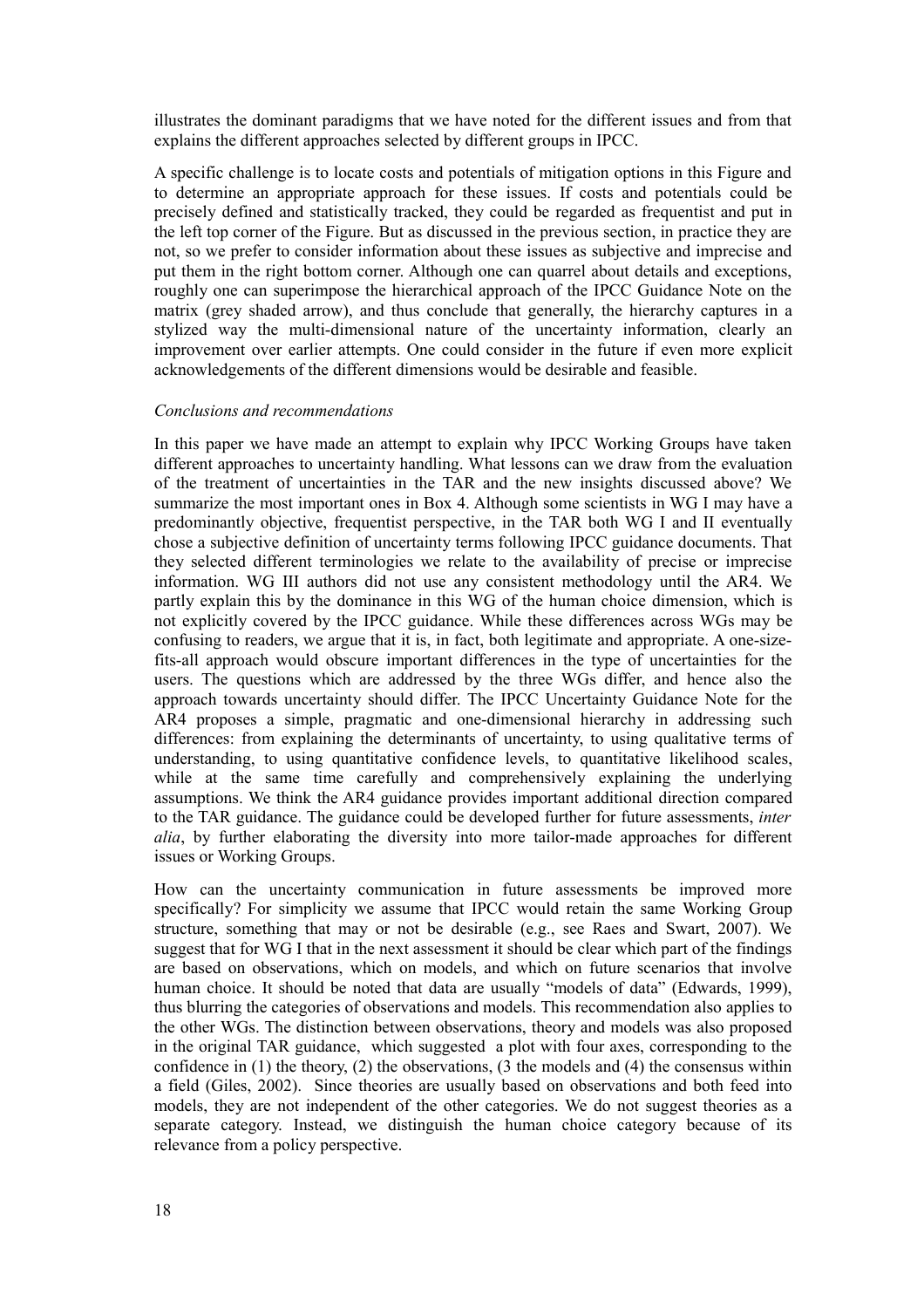Based on the above considerations we would favor a qualitative approach over the quantitative likelihood scale for issues that involve complex modeling and/or human choice. As Allen et al (2001) note, while it may be more convenient for some purposes if more of the uncertainties were summarized numerically by the IPCC, this approach would no longer provide an accurate representation of current, scientific knowledge. Even for topics for which relatively objective and precise information is available, controversy is possible in the communication of uncertainty information. Recently the so-called "hockey stick" graph was heavily criticized (McIntyre and McKitrick, 2003, 2005). This led to an in-depth discussion and renewed consideration of the basic data, which however did not lead to conclusions fundamentally different from those of the IPCC, e,g, NRC (2006). What can be learned from this experience is that even more attention should be given to the selection of graphs (or tables) and explaining why they have been selected, preferably always including different sources of information in the same graph (or table).

In previous assessments we observe a tendency to focus on the middle of distributions of variables for formulating key conclusions (while providing an uncertainty range) rather than explaining the conditions that underlie the extreme values of the distribution. Particularly because of the policy relevance of such extreme values (e.g. high impacts or high costs), for future assessments we recommend that outliers are given more attention, even if the likelihood of occurrence is assessed to be small.

For WG II, we find the usage of a confidence scale appropriate for many issues, but recommend the complementary usage of the two-dimensional qualitative scale, with proper explanation of underlying assumptions, especially for issues which involve model calculations and assumptions about human actions, and following a pedigree approach for key findings. We suggest avoiding the use of the likelihood scale by WG II, with the exception of quotations from WG I, noting the reason for the usage of these terms. Statements that depend on human choices, e.g. in adaptation, have to be clearly acknowledged.

Key questions in WG III deal with quantitative estimates of current and future greenhouse emissions and their reduction potential, and costs of response options. The approach and terminology used when addressing these issues depend on the kind of question to be answered. If the question would be "what are the most likely costs of implementing the Kyoto Protocol?" the answer would necessarily be conditional - depending on a large number of assumptions regarding the design of policies and measures, and demographic, economic and technological developments – but it could theoretically be answered in a subjective fashion, e.g. by expert elicitation. A more interesting question however may be "how do the costs of implementing the Kyoto Protocol depend on the design of policies"? Or, "what are robust options to reach the Kyoto Protocol targets with minimal costs?" These questions require a different, qualitative approach to uncertainties and an explicit recognition of the role of human choice.

In WG III, the difference of views on costs of mitigation between "top-down" economic modelers and "bottom-up" technological experts is a well-known example, where different paradigms initially led to widely different results. As a result of an intensive exchange of views and associated adaptation of methods, this initial gap had been narrowed very substantially at the time of IPCC's latest assessment report (IPCC, 2007c). Nevertheless, not only in the TAR but also in the AR4, explaining these differences was one of the key elements of the SPM. The same applies to the SRES scenarios, where different scenario families describe different views on how the future may unfold, rather than attempt to describe a most likely future. New ways of addressing scenario uncertainty are currently being explored, like imprecise probabilities (Tonn, 2005), possibility theory (Ha-Duong, 2005) and utilizing belief functions (Kriegler and Held, 2005). The new approaches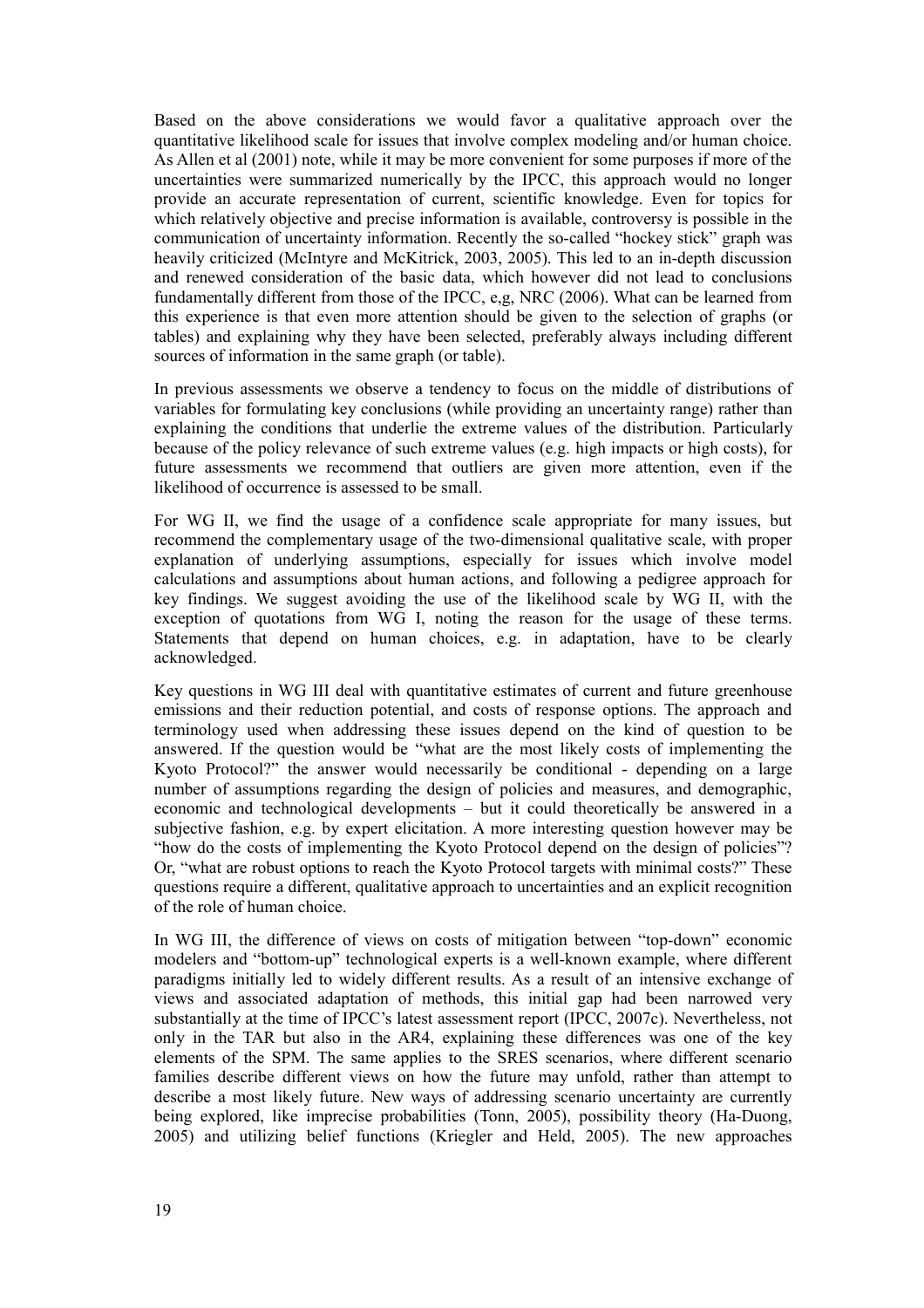mentioned above have not yet been included in the AR4, but it is likely that results can be included in scenario development work that may feed into a future assessment report.

Also in WGIII, describing and explaining outliers should get more attention. For example, with usually wide ranges of estimates for costs of options proponents of mitigation measure tend to use the lowest estimates and adversaries the highest. Bringing out more clearly the conditions for these more extreme estimates puts the results more in perspective. We have elaborated on the uncertainties related to potentials and associated costs of options. Most important is to provide appropriate explanations of the various sources of uncertainties, such as the baseline scenario used, the definition and coverage of potential" and "costs", and technological improvements assumed.

We recommend that for future assessment reports, the current Guidance be further developed to structure communication methods according to the various uncertainty dimensions, explicitly including methods to deal with uncertainty related to human choice. We suggest that all WGs adopt more thorough procedures for analyzing the "pedigree" of uncertainties affecting their most relevant key findings and outcomes, carefully explaining the basis of differences in outcomes.

This would be similar to the "traceability account" that was already recommended by Moss and Schneider (2000) for the TAR, but not implemented in either TAR or AR4. Use of a limited pedigree approach would lead to a more diversified and informative treatments of uncertainty in assessment reports. It would be quite informative to do a pedigree analysis on selected AR4 findings after its publication. If such an effort were successful, it would enhance the possibility of a formal application of a more comprehensive uncertainty treatment for future IPCC and other assessments, in line with recommendations already formulated for the TAR. In addition, it would be useful to develop a practical guide for how to implement a pedigree approach, for future IPCC or other assessments. Such a guide should be added to the general Guidance.

## **Box 4: Recommendations for future assessment reports**

- Make clear what parts of findings are based on observations, on models and on future scenarios including human choice
- Carefully explain definitions of indicators and assumptions underlying outcomes, including outliers
- For selected key indicators and findings, adopt a more extensive pedigree approach.
- Avoid usage of probabilities for future scenarios without stressing subjectivity
- Use qualitative terminology for describing uncertainty related to costs and potentials of response options
- Further develop uncertainty guidance to structure communication methods according to diversity of uncertainty perspectives
- Develop a systematic way of communicating uncertainties related to human choice and intentionality
- Develop a more rigorous and comprehensive process of analysing uncertainties focussing on the key findings, e.g. applying (elements of) the NUSAP approach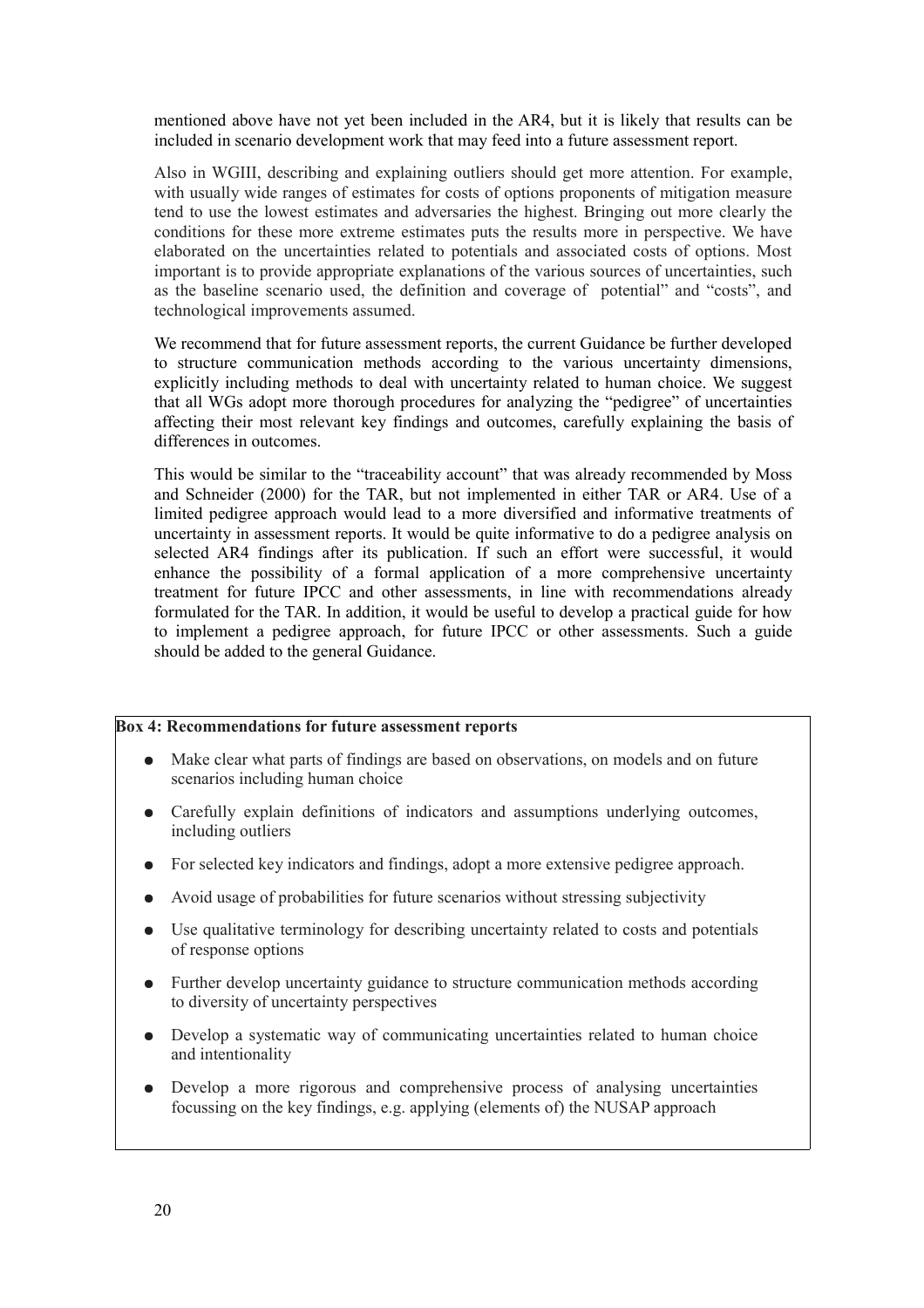## **6. References**

Allen, M.R., B.B.B. Booth, D.J. Frame, J.M. Gregory, J.A. Kettleborough, L.A. Smith, D.A. Stainforth and P.A. Scoot (2004) Observational constraints on future climate: Distinguishing robust from model-dependent statement of uncertainty in climate forecasting. In: Manning, M., M. Petit, D. Easterling, J. Murphy, A. Patwardhan, H. Rogner, R. Swart and G. Yohe (2004) IPCC Workshop Report: Describing Scientific Uncertainties in Climate Change to Support Analysis of Risk and of Options. IPCC, Geneva

AuYeung, F., J.B. Haywood and A. Schafer (2001) Future Light-Duty Vehicles: Predicting their Fuel Consumption and Carbon-Reduction Potential. SAE Paper 2001-01-1081, presented at the SAE 2001 World Congress, Detroit, MI, March 5-8, 2001

Briscoe, M. (2004) Communicating uncertainties in the science of climate change.: An overview of efforts to reduce miscommunication.between the research community, policy makers and the public. International Centre for Technology Assessment

Craye, M. (2006) Personal communication

Craye, M. , S. Funtowicz and J.P. van der Sluijs (2005)

De Finetti, B. (1937) La Prévision: Ses Lois Logiques, ses Sources Subjectives, Annales de l'

Giles, J. (2002) Scientific uncertainty: When doubt is a sure thing. Nature 418, 476-478.

Gruebler, A and N. Nakicenovic (2001) Identifying dangers in an uncertain climate: We need to research all the potential outcomes, not try to guess which is likeliest to occur. Nature, 412: 15

Ha-Duong, M. (2005) Scenarios, probability and possible futures. Pre- and Post-Print [documents](http://ideas.repec.org/s/hal/papers.html) halshs-00003925\_v1, HAL, CCSd/CNRS

IPCC (2005) Guidance Notes for Lead Authors of the IPCC Fourth Assessment Report on Addressing Uncertainties.<http://www.ipcc.ch/activity/uncertaintyguidancenote.pdf>

IPCC (2007a) Climate Change 2007 - The Physical Science Basis; Contribution of Working Group I to the Fourth Assessment Report of the IPCC. Cambridge University Press

IPCC (2007b) Climate Change 2007 - Impacts, Adaptation and Vulnerability; Contribution of Working Group II to the Fourth Assessment Report of the IPCC. Cambridge University Press

IPCC (2007c) Climate Change 2007 - Mitigation of Climate Change; Contribution of Working Group III to the Fourth Assessment Report of the IPCC. Cambridge University Press

ISO/IEC (2002) Guide 73:2002 Risk management — Vocabulary — Guidelines for use in standards, International Organization for Standardization, Geneva

Janssen, P. H. M., A. C. Petersen, J. P. van der Sluijs, J. S. Risbey, and J. R. Ravetz (2003) RIVM/MNP Guidance for Uncertainty Assessment and Communication: Quickscan Hints & Actions List. Netherlands Environmental Assessment Agency (MNP), National Institute for Public Health and the Environment (RIVM), Bilthoven, available at: [http://www.rivm.nl/bibliotheek/digitaaldepot/Guidance\\_QS-HA.pdf](http://www.rivm.nl/bibliotheek/digitaaldepot/Guidance_QS-HA.pdf)

Janssen, P.H.M., Petersen, A.C., van der Sluijs, J.P., Risbey, J.S. and Ravetz, J.R. (2005), A guidance for assessing and communicating uncertainties, Water Science & Technology 52: 125–131.

Kandlikar, M, Risbey and S. Dessai (2005) Representing and communicating deep uncertainty in climate change assessment, Comptes Rendus Geoscience, vol. 337, no. 4, pp 443-455

Kloprogge, P, J.P. van der Sluijs, and A.C. Petersen, A.C. (2005) A Method for the Analysis of Assumptions in Assessments: Exploring the Value-Ladenness of Two Indicators in the Fifth Dutch Environmental Outlook, MNP Report 550002010, Bilthoven: Netherlands Environmental Assessment Agency (MNP)

Knight, F. H. (1921) Risk, Uncertainty, and Profit, Boston, MA: Hart, Schaffner & Marx.

Kriegler, E. and H. Held. (2005) Utilizing belief functions for the estimation of future climate change International Journal of Approximate Reasoning 39: 185-209

Manning, M. (2003) The difficulty of communicating uncertainty. Climatic Change, 61: 9-16

Manning, M. and M. Petit (2004) A Concept Paper for the AR4 Cross Cutting Theme: Uncertainties and Risk, IPCC, Geneva

Manning, M., M. Petit, D. Easterling, J. Murphy, A. Patwardhan, H. Rogner, R. Swart and G. Yohe (2004) IPCC Workshop Report: Describing Scientific Uncertainties in Climate Change to Support Analysis of Risk and of Options. IPCC, Geneva

Millennium Ecosystem Assessment (MA) (2005. Ecosystems and Human Well-being: General Synthesis. Island Press, Washington, DC

McIntyre, S and R. McKitrick (2003) Corrections to the Mann, et al. (1998) proxy data base and Northern Hemisphere average temperature series. Energy and Environment, 14: 751-771

McIntyre, S. and R. McKitrick (2005) The M&M critique of MBH98 Northern Hemisphere Climate Index: Update and implications. Energy and Environment, 16: 69-100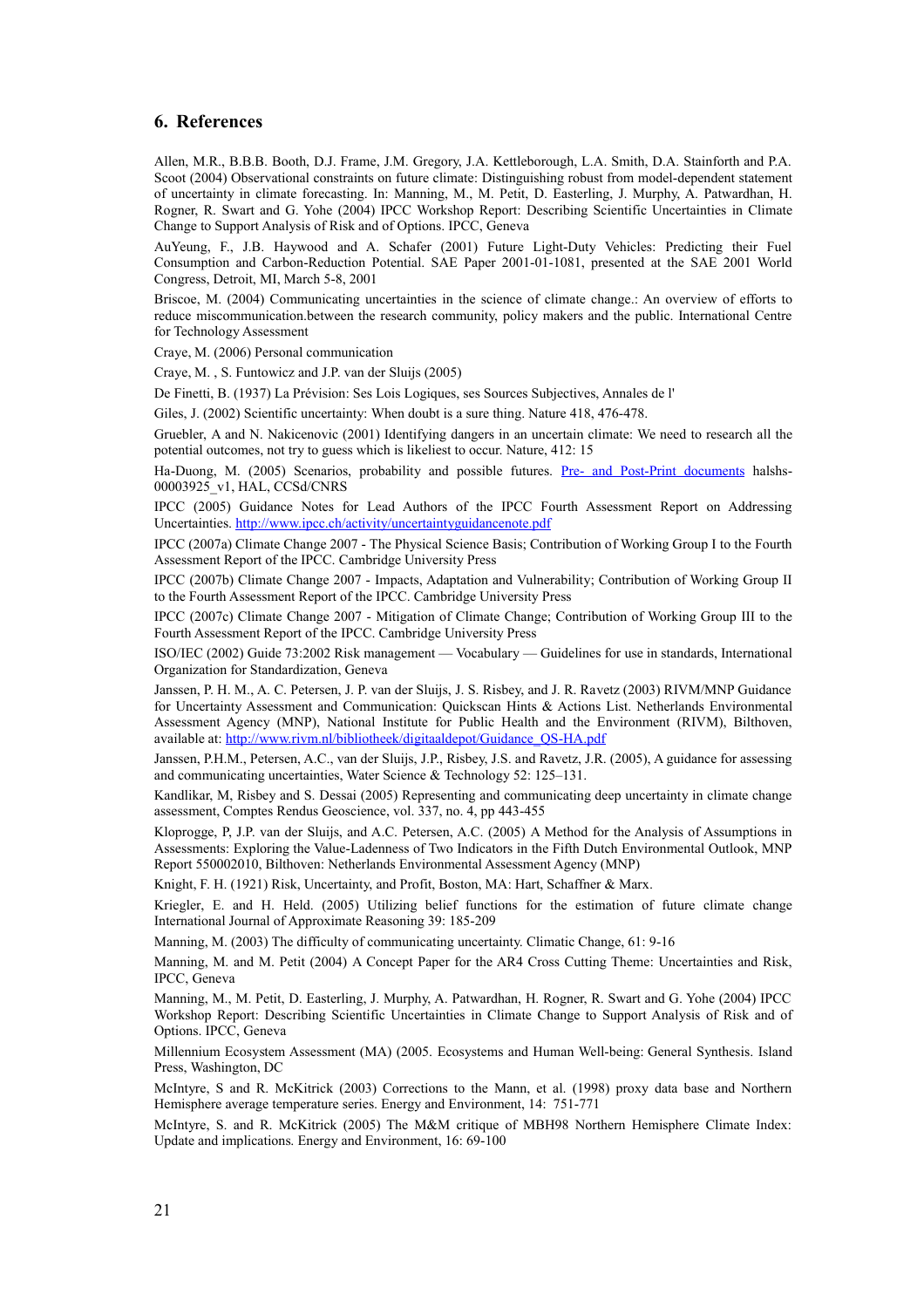NRC (National Research Council) (2006). Surface Temperature Reconstructions for the last 2,000 years. National Academies Press, Washington, D.C.

Moss, R.H. and S.H. Schneider (2000) Uncertainties in the IPCC TAR: Recommendations to Lead Authors for more consistent assessment and reporting. IPCC Supporting Material, IPCC, Geneva

Nakicenovic, N., et al. (2005) Special Report on Emission Scenarios. Cambridge, UK, Cambridge University Press

Nimier, V. (2004) Information Evaluation: a formalization of operational recommendations. Proceedings of the Seventh International Conference on Information Fusion, June 28 to July 1, 2004 in Stockholm, Sweden, <http://www.fusion2004.foi.se/proc.html>

Parker, W. (2005) Improving the treatment of uncertainty in IPCC assessments. Unpublished manuscript, http://oak.cats.ohiou.edu/~parkerw/papers/ParkerUncertaintyIPCC.pdf

Patt, A.G. and D. Schrag (2003) Using specific language to describe risk and probability. Climatic Change, 61: 17-30

Patt, A., D. Schrag and S. Dessai (2004) Communicating Probabilities with Words: Potential Pitfalls and Biases. In: Manning, M., M. Petit, D. Easterling, J. Murphy, A. Patwardhan, H.

Rogner, R. Swart and G. Yohe (2004) IPCC Workshop Report: Describing Scientific Uncertainties in Climate Change to Support Analysis of Risk and of Options. IPCC, Geneva

Patt, A. and S. Dessai (2005) Communicating uncertainty: lessons learned and suggestions for climate change assessment. Compte Rendus Geosciences, 337: 427-441

Patt, A. (2006) Sources of climate change uncertainty and different response to assessed likelihood. Global Environmental Change (in press)

Petersen, A.C. (2000) Philosophy of climate science, Bulletin of the American Meteorological Society 81: 265– 271.

Petersen, A.C. (2006) Simulating Nature: A Philosophical Study of Computer-Model Uncertainties and Their Role in Climate Science and Policy Advice, Apeldoorn/Antwerpen: Het Spinhuis Publishers

Pittock, B.A., R.N. Jones and C.D. Mitchell (2001) Probabilities will help us plan for climate change. Nature 413:  $249$ 

Popper, K.R. (1959) The Propensity Interpretation of Probability, British Journal of the Philosophy of Science 10: 25-42

Price, L., S. de la Rue du Can, J. Sinton, and E, Worrell (forthcoming) Sectoral Trends in Global Energy Use and Greenhouse Gas Emissions. Berkeley, CA, USA: Lawrence Berkeley National Laboratory, LBLN-56144

Raes, F. and R. Swart (2007) Climate Assessment: What's Next, Science, 318: 1386

Reilly, J., P.H. Stone, C.E. Forest, M.D. Webster, H.D. Jacoby, and R.G. Prinn (2001) Uncertainty and Climate Change Assessments. Science, 293 (5529): 430-433

Risbey, J. (2004) Agency and the assignment of probabilities to greenhouse gas emissions scenarios, Climatic Change vol. 67, pp. 37-42

Risbey, J.S. and M. Kandlikar (2007) Expressions of likelihood and confidence in the IPCC uncertainty assessment process. Climatic Change XXXX

Savage, L.J. (1954) The Foundations of Statistics. Dover, 0-486-62349-1

Schneider, S. (2001) What is 'dangerous' climate change?" Nature 411: 17-19

Schneider, S. (2002) Can We Estimate the Likelihood of Climate Change at 2100? Climate Change, 52: 441-451

Smithson, M. (1989) Ignorance and Uncertainty: Emerging Paradigms. New York: Springer

Tonn, B. (2005) Imprecise probabilities and scenarios. Futures 37: 767-757

Van der Sluijs, J.P., M. Craye, S. Funtowicz, P. Kloprogge, J. Ravetz, and J. Risbey (2005) Combining Quantitative and Qualitative Measures of Uncertainty in Model based Environmental Assessment: the NUSAP System, Risk Analysis, 25 (2): 481-492

Von Mises, R. (1957) Probability, Statistics and Truth. Dover Publications, ISBN : 0486242145.

Walker, W. E., P. Harremoës, J. Rotmans, J. P. van der Sluijs, M. B. A. van Asselt, P. Janssen, and M. P. Krayer von Krauss (2003) Defining Uncertainty: A Conceptual Basis for Uncertainty Management in Model-Based Decision Support. Integrated Assessment 4:

Walley, P. (1991) Statistical Reasoning with Imprecise Probabilities, Chapman and Hall, London, 0-412-28660-2 Wynne, B. (1992) Uncertainty and environmental learning: Reconceiving science and policy in the preventative paradigm, Global Environmental Change 2: 111–127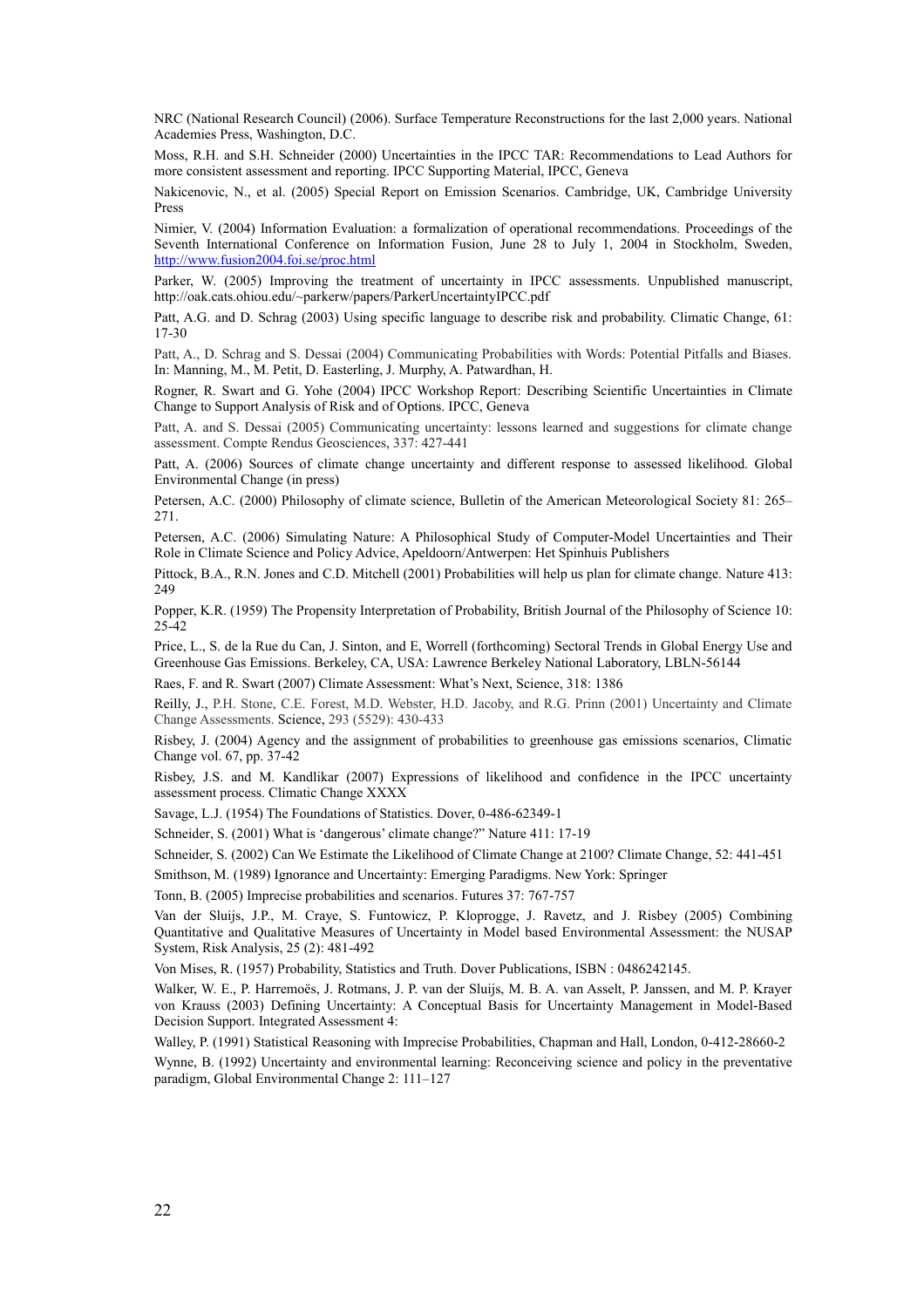*Table 1. A typology of uncertainty, represented as an uncertainty matrix. Adapted from Janssen et al. 2003.*

| <b>Location of</b><br>uncertainty |                     | Level of uncertainty<br>(from determinism, through<br>probability and possibility, to<br><i>ignorance</i> ) |                          |                         | <b>Nature of</b><br>uncertainty |                  | Qualificatio<br>n of<br>knowledge<br>base |   | Value-<br>ladenness<br>of choices |  |  |       |
|-----------------------------------|---------------------|-------------------------------------------------------------------------------------------------------------|--------------------------|-------------------------|---------------------------------|------------------|-------------------------------------------|---|-----------------------------------|--|--|-------|
|                                   |                     | <b>Statistical</b><br>uncertainty                                                                           | Scenario<br>luncertainty | Recognised<br>ignorance | Epis-<br>temic                  | Varia-<br>bility |                                           | 0 | $^{+}$                            |  |  | $\pm$ |
| Context                           |                     |                                                                                                             |                          |                         |                                 |                  |                                           |   |                                   |  |  |       |
| <b>Expert</b><br>judgment         |                     |                                                                                                             |                          |                         |                                 |                  |                                           |   |                                   |  |  |       |
| M                                 | <b>Structure</b>    |                                                                                                             |                          |                         |                                 |                  |                                           |   |                                   |  |  |       |
| О<br>D                            | Implemen-<br>tation |                                                                                                             |                          |                         |                                 |                  |                                           |   |                                   |  |  |       |
| E                                 | <b>Parameters</b>   |                                                                                                             |                          |                         |                                 |                  |                                           |   |                                   |  |  |       |
| L                                 | <b>Inputs</b>       |                                                                                                             |                          |                         |                                 |                  |                                           |   |                                   |  |  |       |
| Data                              |                     |                                                                                                             |                          |                         |                                 |                  |                                           |   |                                   |  |  |       |
| Outputs                           |                     |                                                                                                             |                          |                         |                                 |                  |                                           |   |                                   |  |  |       |

*Table 2: Examples of sources of uncertainty in IPCC TAR uncertainty guidelines. Source : Moss and Schneider (2000)*

### *Problems with data*

- 1. Missing components or errors in the data
- 2. "Noise" in the data associated with biased or incomplete observations
- 3. Random sampling error and biases (non-representativeness) in a sample

#### *Problems with models*

4. Known processes but unknown functional relationships or errors in the structure of the model

5. Known structure but unknown or erroneous values of some important parameters

6. Known historical data and model structure, but reasons to believe parameters or model structure will change over time

7. Uncertainty regarding the predictability (e.g., chaotic or stochastic behavior) of the system or effect

8. Uncertainties introduced by approximation techniques used to solve a set of equations that characterize the model.

### *Other sources of uncertainty*

9. Ambiguously defined concepts and terminology

10. Inappropriate spatial/temporal units

11. Inappropriateness of/lack of confidence in underlying assumptions

12. Uncertainty due to projections of human behavior (e.g., future consumption patterns, or technological change), which is distinct from uncertainty due to "natural" sources (e.g., climate sensitivity, chaos)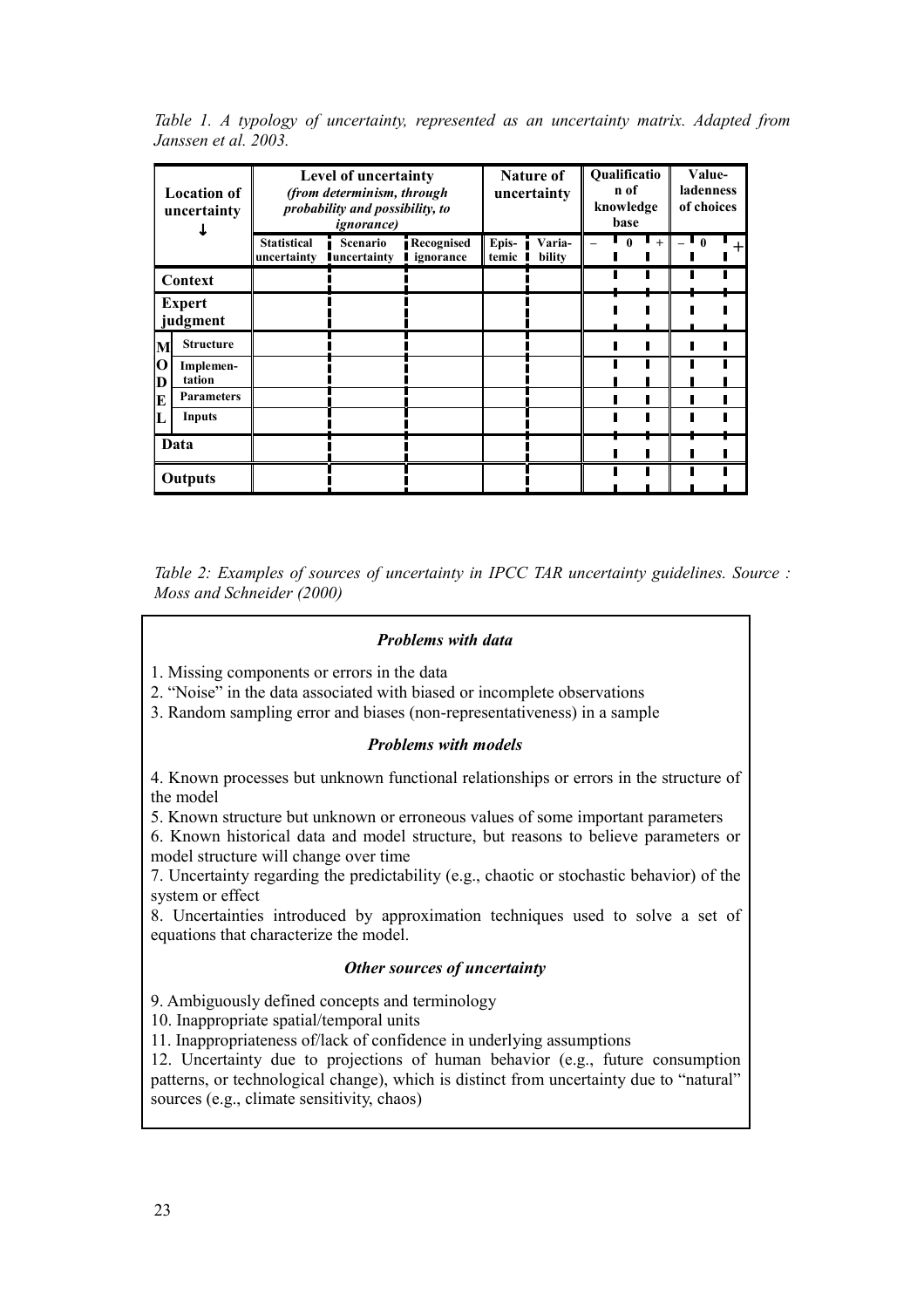*Table 3: The simple typology of uncertainties in IPCC AR4 guidelines. Source: IPCC Guidance Note (IPCC, 2005)*

| <b>Type</b>               | <b>Indicative examples of sources</b>                                                                                                                                                                                                                                                           | <b>Typical approaches and</b><br>considerations                                                                                                                                                                                                                          |
|---------------------------|-------------------------------------------------------------------------------------------------------------------------------------------------------------------------------------------------------------------------------------------------------------------------------------------------|--------------------------------------------------------------------------------------------------------------------------------------------------------------------------------------------------------------------------------------------------------------------------|
| Unpredictability          | Projections of human behavior not<br>easily amenable to prediction (e.g.<br>evolution of political systems).<br>Chaotic components of complex<br>systems.                                                                                                                                       | Use<br>of<br>scenarios<br>spanning<br><sub>a</sub><br>plausible<br>range, clearly<br>stating<br>assumptions, limits considered, and<br>subjective judgments. Ranges from<br>ensembles of model runs.                                                                     |
| Structural<br>uncertainty | Inadequate models, incomplete or<br>competing conceptual frameworks,<br>lack of agreement on<br>model<br>ambiguous<br>system<br>structure,<br>definitions,<br>boundaries<br><sub>or</sub><br>significant<br>processes<br><sub>or</sub><br>relationships wrongly specified or<br>not considered. | Specify assumptions and system<br>definitions clearly, compare models<br>with observations for a range of<br>conditions, assess maturity of the<br>underlying science and degree to<br>which understanding is based on<br>fundamental concepts tested in other<br>areas. |
| Value<br>uncertainty      | Missing,<br>inaccurate<br>non-<br><sub>or</sub><br>representative data, inappropriate<br>temporal resolution,<br>spatial or<br>poorly known or changing model<br>parameters.                                                                                                                    | Analysis of statistical properties of<br>sets of values (observations, model<br>ensemble results, etc); bootstrap and<br>hierarchical<br>statistical<br>tests;<br>of<br>comparison<br>models<br>with<br>observations.                                                    |

 *Table 4: Likelihood scale. Source: IPCC (2007a)*

| Likelihood Terminology | Likelihood of the occurrence/outcome |
|------------------------|--------------------------------------|
| Virtually certain      | $> 99\%$ probability                 |
| Extremely likely       | $> 95\%$ probability                 |
| Very likely            | $> 90\%$ probability                 |
| Likely                 | $>66\%$ probability                  |
| More likely than not   | $> 50\%$ probability                 |
| About as likely as not | 33 to 66% probability                |
| Unlikely               | $\leq$ 33% probability               |
| Very unlikely          | $\leq 10\%$ probability              |
| Extremely unlikely     | $\leq 5\%$ probability               |
| Exceptionally unlikely | $\leq$ 1% probability                |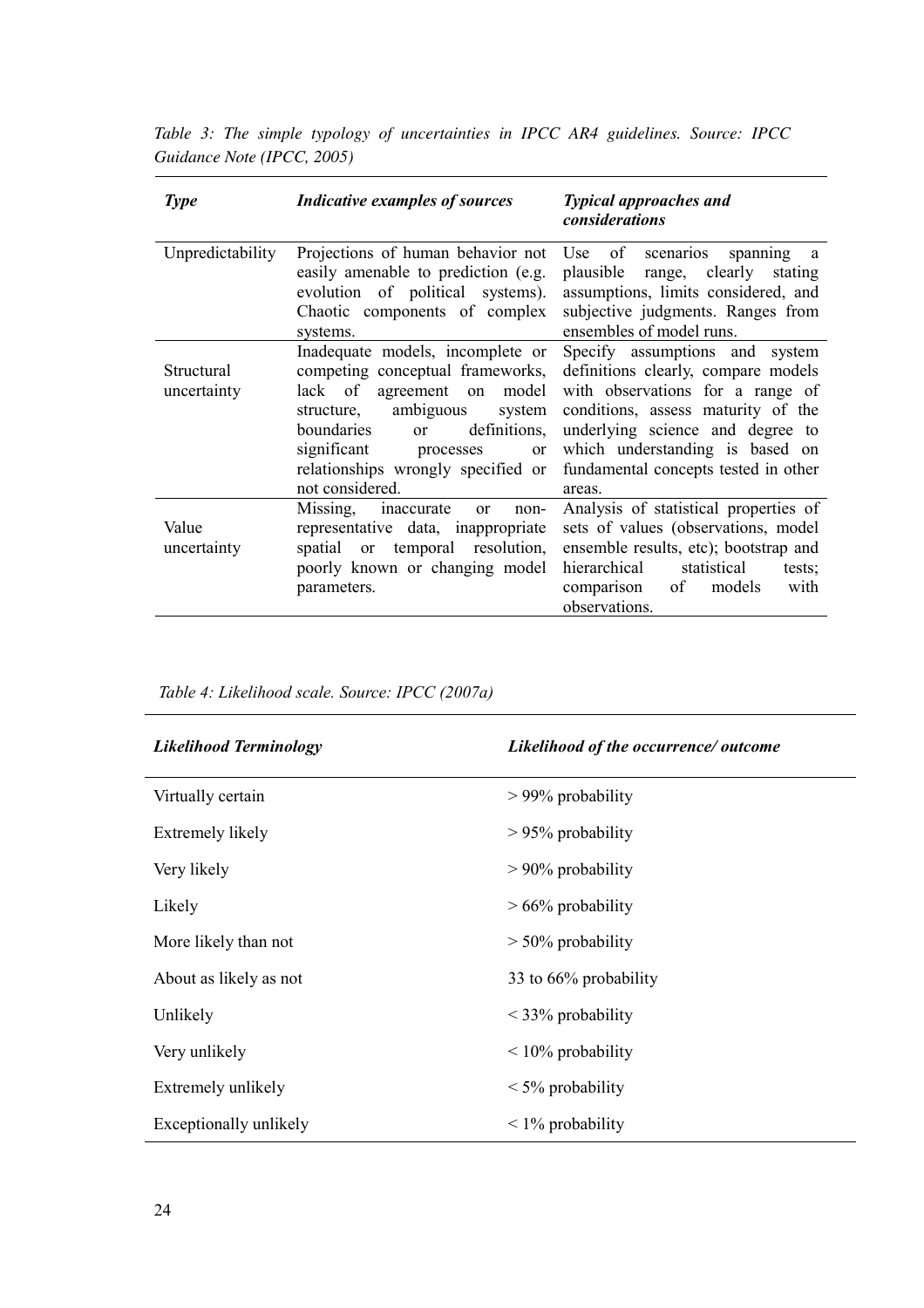*Table 5. Quantitatively calibrated levels of confidence. 'Low confidence' and 'very low confidence' are only used for areas of major concern and where a risk-based perspective is justified. Source: IPCC (2007b)*

| <b>Confidence Terminology</b> | Degree of confidence in being correct |  |  |  |
|-------------------------------|---------------------------------------|--|--|--|
| Very high confidence          | At least 9 out of 10 chance           |  |  |  |
| High confidence               | About 8 out of 10 chance              |  |  |  |
| Medium confidence             | About 5 out of 10 chance              |  |  |  |
| Low conf dence                | About 2 out of 10 chance              |  |  |  |
| Very low confidence           | Less than 1 out of 10 chance          |  |  |  |

*Table 6. Qualitatively calibrated levels of confidence. Note: This table is based on two dimensions of uncertainty: the amount of evidence and the level of agreement. The amount of evidence available about a given technology is assessed by examining the number and quality of independent sources of information. The level of agreement expresses the subjective probability of the results being in a certain realm. Source: IPCC (2007c)*

| Level of<br>agreement<br>(on a particular | High agreement,<br>High agreement,<br>limited evidence<br>medium evidence |                   | High agreement,<br>much evidence |  |  |
|-------------------------------------------|---------------------------------------------------------------------------|-------------------|----------------------------------|--|--|
| finding)                                  | Medium agreement,                                                         | Medium agreement, | Medium agreement,                |  |  |
|                                           | limited evidence                                                          | medium evidence   | much evidence                    |  |  |
|                                           | Low agreement,                                                            | Low agreement,    | Low agreement,                   |  |  |
|                                           | limited evidence                                                          | medium evidence   | much evidence                    |  |  |

Amount of evidence (number and quality of independent sources)

⋫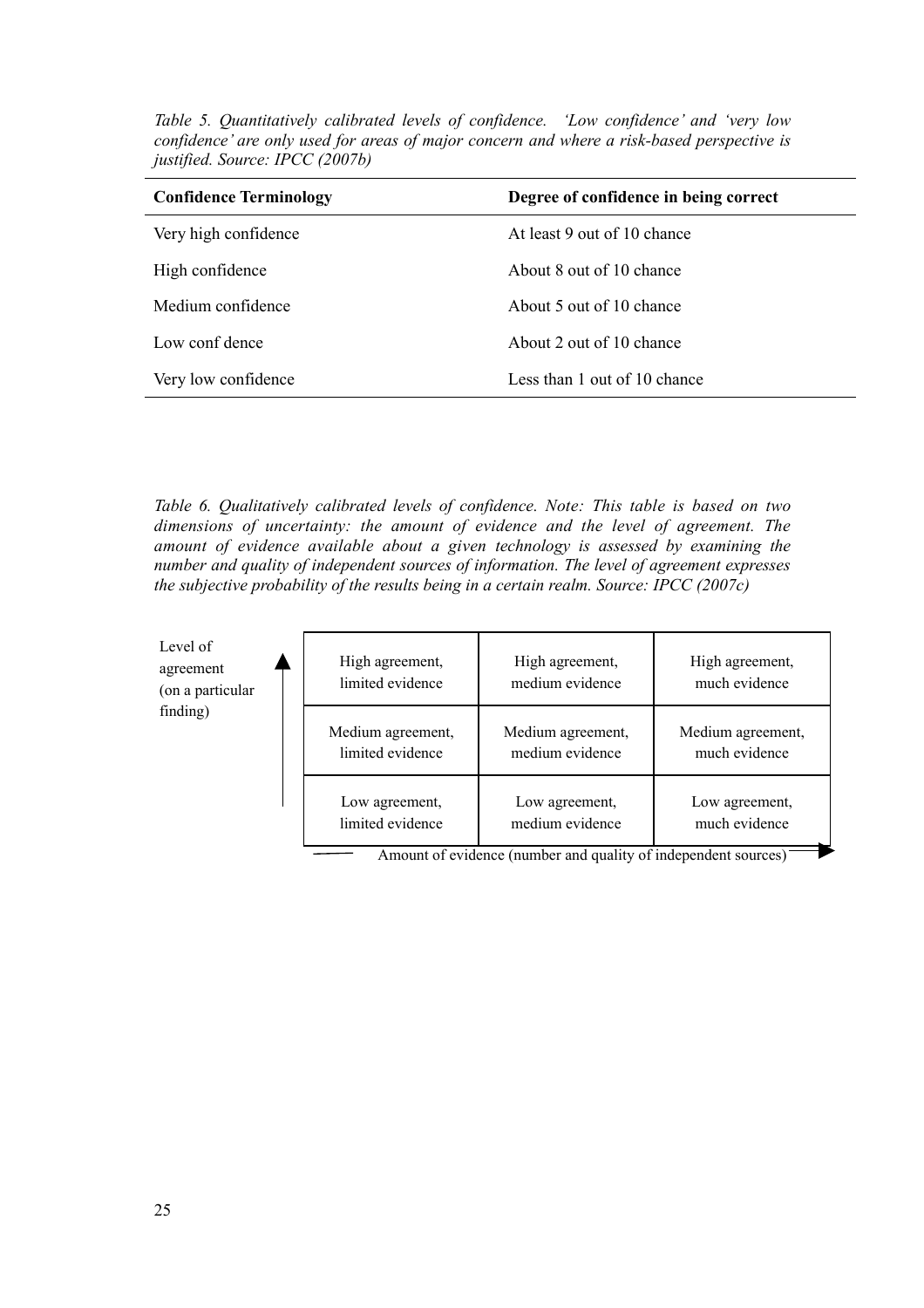*Figure 1: Approximate relationship between the dominant uncertainty philosophy, precision of information, statements about key IPCC issues, and uncertainty communication approaches*